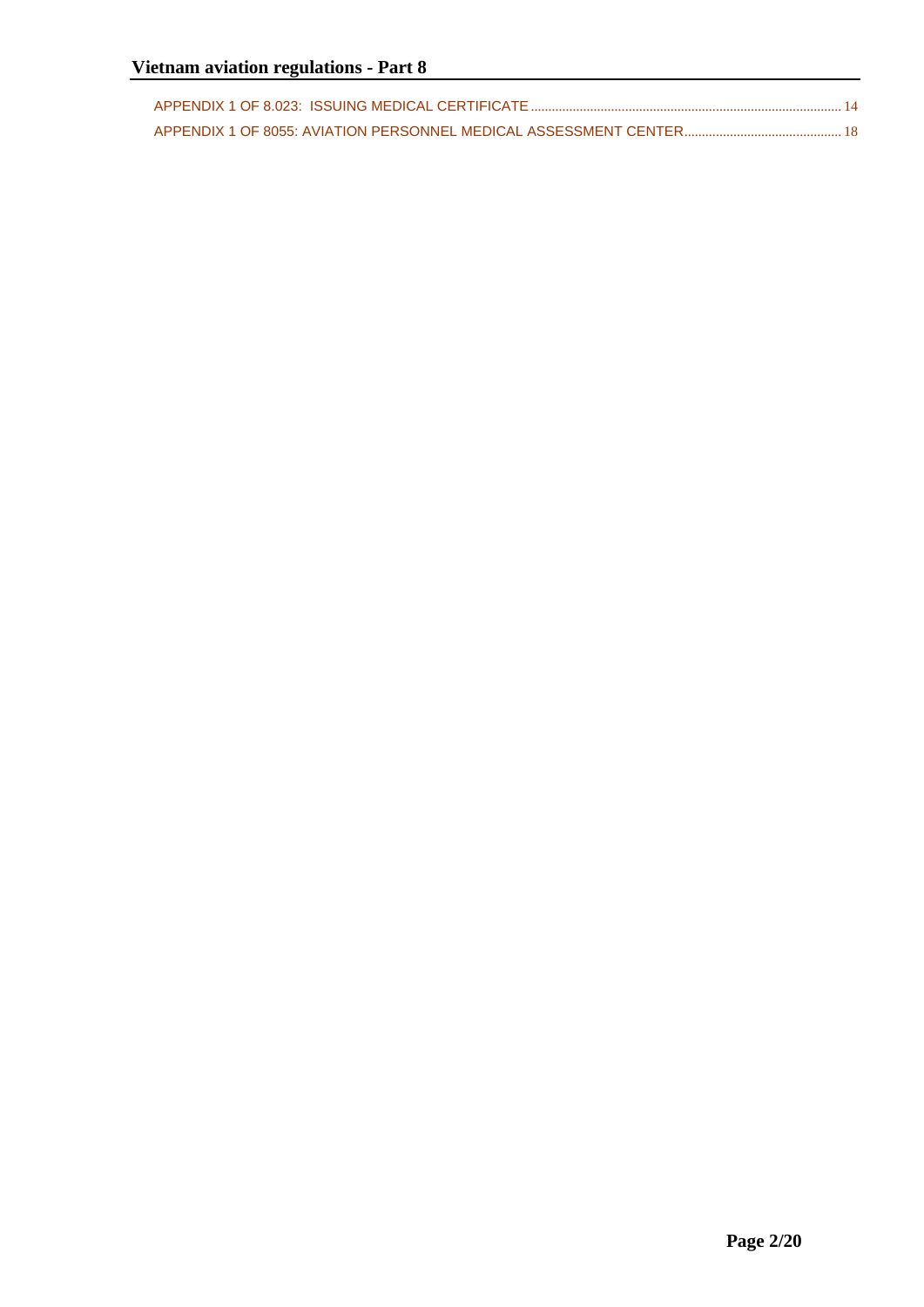## <span id="page-2-1"></span><span id="page-2-0"></span>**SUBPART A: GENERAL**

### **8.001 APPLICABILITY**

- (a) This Part prescribes the requirements of Vietnam for the medical certification of aviation personnel and the issuance of medical certificates.
- (b) This Part is applicable to all holders of licences issued by the Republic of Vietnam for which medical certificates are required for the validity of the licence.
- (c) This Part is also applicable to all persons providing medical evaluations, accredited medical conclusions, and special evaluations for operational competency.

### <span id="page-2-2"></span>**8.003 DEFINITIONS**

(a) For the purpose of this Part, the following definitions shall apply:

*Note: Additional aviation-related terms are defined in Part 1 of these regulations.*

- (1) **Accredited medical conclusion** : The conclusion reached by one or more medical experts acceptable to the Licensing Authority of Vietnam for the purposes of the case concerned, in consultation with flight operations or other experts as necessary;
- (2) **Aviation Medical Center** : A medical organisation approved by the CAAV that is authorised to conduct the required medical assessments of aviation personnel and make recommendations for the issuance of the medical certificates of this Part.
- (3) **Likely** : In the context of the medical provisions of this Part, "likely" means with a probability of occurring that is unacceptable to the medical assessor.
- (4) **Medical Assessment :** The evidence issued by a contracting state that the licence holder meets specific requirements of medical fitness.
- (5) **Medical assessor :** A physician qualified and experienced in the practice of aviation medicine who evaluates medical reports submitted to the CAAV by medical examiners.;
- (6) **Medical examiner :** A physician with training in aviation medicine and practical knowledge and experience of the aviation environment, who is designated by the CAAV to conduct medical examinations.
- (7) **Problematic use of substances :**The use of one or more psychoactive substances by aviation personnel in a way that:
	- (i) Constitutes a direct hazard to the user or endangers the lives, health or welfare of others; and/or
	- (ii) Causes or worsens an occupational, social, mental or physical problem or disorder;
- (8) **The substance impact on intellectual behavior:** Alcohol, drugs, analgesics, sedatives, hypnotics, cocaine and other substances.
- (9) **Rendering a licence valid**: The action taken by the CAAV to accept the licence of another ICAO member as:
	- An alternative to issuing its own licence or certificate by Vietnam, or
- (10) **Substance dependence**: A condition in which a person is dependent on a substance, other than tobacco or ordinary xanthine-containing (e.g., caffeine) beverages, as evidenced by increased tolerance; manifestation of withdrawal symptoms; impaired control of use; or continued use despite damage to physical health or impairment of social, personal, or occupational functioning.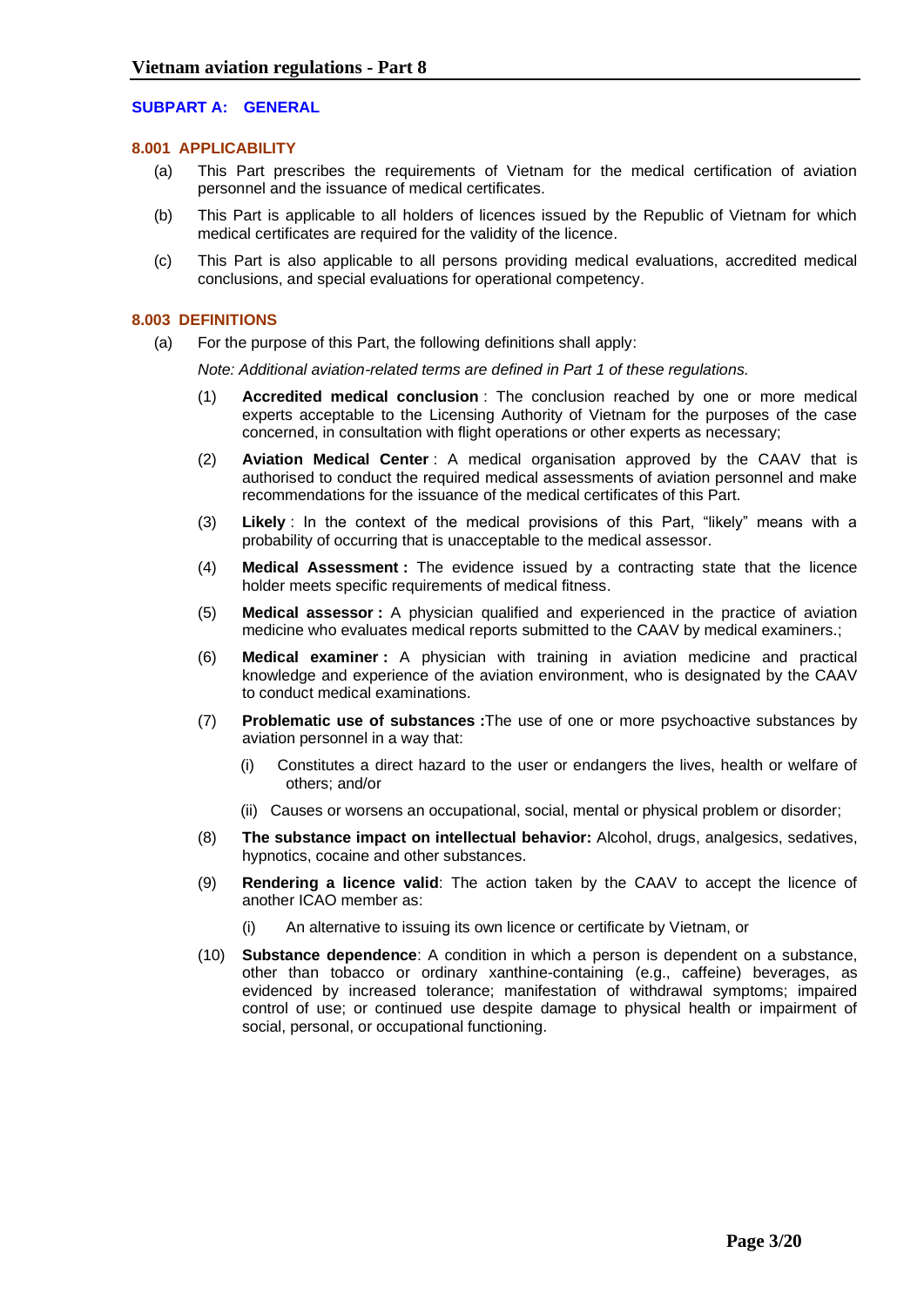## <span id="page-3-0"></span>**8.005 ACRONYMS**

- (a) The following acronyms are used in this Part:
	- (1) AMC: Aviation Medical Center
	- (2) AME : Aviation Medical Examiner
	- (3) AMA : Aviation Medical Assessor;
	- (4) dB decibels (Deciben/1 micropascal);
	- (5) ICAO :International Civil Aviation Organization

## <span id="page-3-1"></span>**8.007 MEDICAL CERTIFICATES<sup>1</sup>**

- (a) CAAV has established three classes of medical assessments and issues medical certificates that are intended to indicate the minimum medical qualification for the exercise of the license privileges.
	- (1) The Class 1 Medical Assessment applies to applicants for, and holders of:
		- (i) Commercial pilot licences;
		- (ii) Multi-crew pilot licences;
		- (iii) Airline transport pilot licences;
		- (iv) Student pilot licenses.
	- (2) The Class 2 Medical Assessment applies to applicants for, and holders of:
		- (i) Private Pilot licenses (including glider and free balloon);
		- (ii) Flight engineer licences;
		- (iii) Flight navigator licenses; and
		- (iv) Cabin crew licenses.
	- (3) The Class 3 Medical Assessment applies to applicants for, and holders of air traffic controller licences. An applicant for a medical assessment under this Part shall undergo an initial medical examination for the medical standards as required in Circular 18/2012/TTLT-BYT-BGTVT dated 05/11/2012 of Ministry of Health and Ministry of Transport regarding relevant licences.
- (b) Then the license holder shall undergo subsequent examinations for the standards of Subpart D at intervals that do not exceed the period of validity for the applicable licence. The duration of the period of validity shall be in accordance with the specific licence privileges being exercised, for periods not greater than:
	- (1) 60 months for the private pilot licence;
	- (2) 12 months for the cabin crew member licence;
	- (3) 12 months for the commercial pilot licence;
	- (4) 12 months for the multi-crew pilot licence aeroplane;
	- (5) 12 months for the airline transport pilot licence;
	- (6) 12 months for the flight navigator licence;
	- (7) 12 months for the flight engineer licence.

<sup>1</sup> This title is revised according to Appendix VII to Circular 03/2016/TT-BGTVT dated 31 March 2016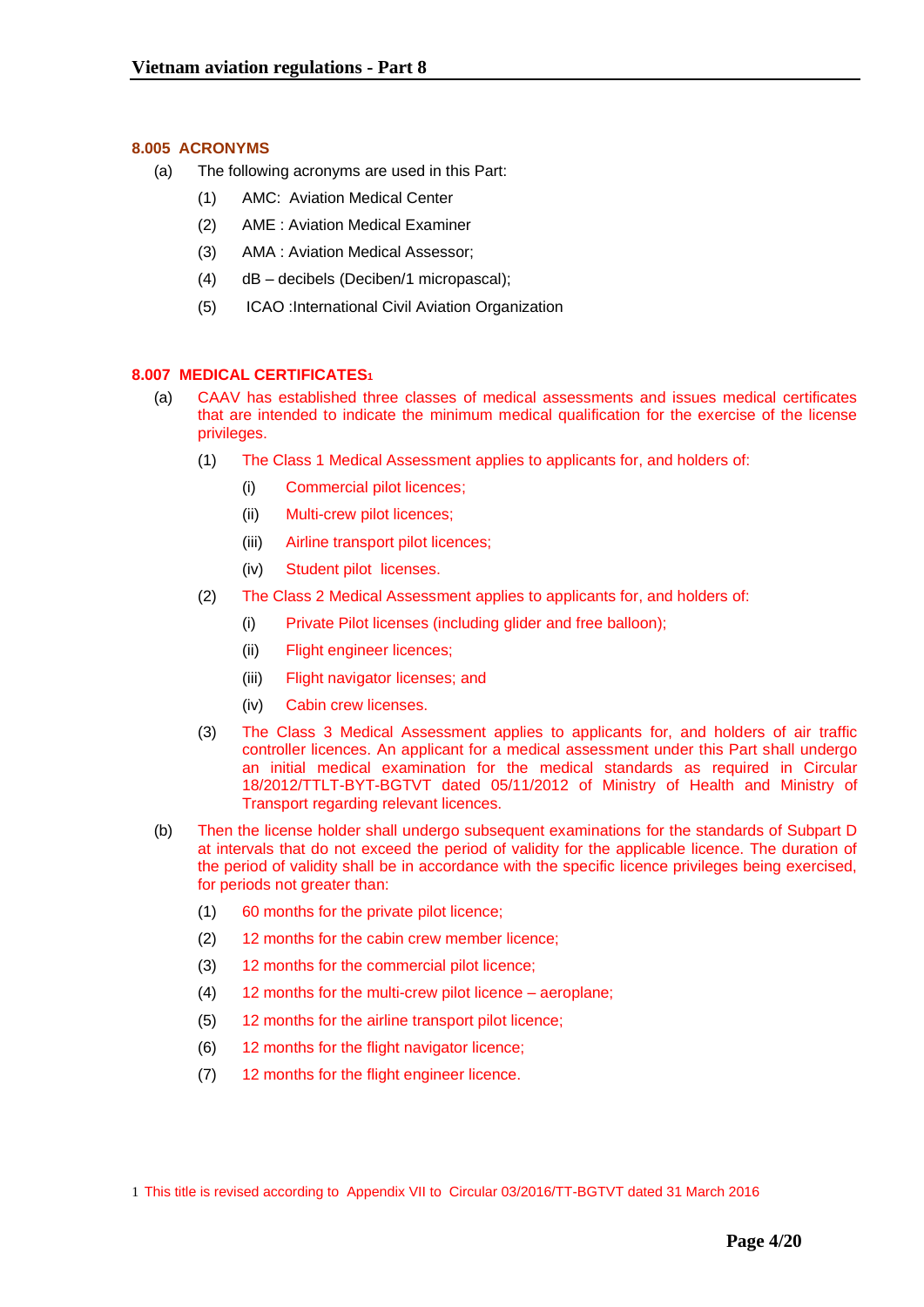- (c) Based on the age of the applicant on the date of the medical assessment, the period of validity shall be reduced to:
	- (1) 6 months, following their 40th birthday, for airline transport and commercial pilots exercising privileges in international commercial air transport carrying passengers;
	- (2) 6 months, following their 60th birthday, for airline transport and commercial pilots continuing to exercise privileges in commercial air transport;
	- (3) 24 months, following their 40th birthday, for private pilots;
	- (4) 12 months, following their 50th birthday, for private pilots.
- (d) The period of validity of a medical assessment shall begin on the date the medical examination is performed and end on the last day of the month specified in (c) of this Section.

### <span id="page-4-0"></span>**8.009 TEMPORARY INVALIDATION OF MEDICAL ASSESSMENT<sup>2</sup>**

- (a) No person may exercise the privileges of their licences and related ratings issued under Part 7:
	- (1) At any time when they are aware of any decrease in their medical fitness which might render them unable to safely and properly exercise these privileges.
	- (2) During any period in which their medical fitness has, from any reason, decreased to an extent that would have prevented the issue or renewal of their medical assessment.
	- (3) While under the influence of any psychoactive substance which might render them unable to safely and properly exercise these privileges.
	- (4) If they are engaged in any problematic use of substances.
- (b) Each person who is experiencing a prolonged period involving a decrease of medical fitness or problematic use of substances shall notify CAAV in writing of the circumstances and details of their situation and the actions they are taking to ensure safety in aviation is not being jeopardized.

### <span id="page-4-2"></span><span id="page-4-1"></span>**SUBPART B: AVIATION MEDICAL EXAMINERS**

### **8.010 APPLICABILITY**

(a) This Subpart prescribes the requirements, in addition to those prescribed in Part 1, that are applicable to appointment and delegation of Aviation Medical Examiners by the CAAV.

### <span id="page-4-3"></span>**8.013 AVIATION MEDICAL EXAMINER: DEFINITION AND AUTHORITY**

- (a) The CAAV shall accept and authorize aviation medical examiner:
	- (1) Conduct physical examinations for medical examinations of fitness of applicants for the issue or renewal of licences or ratinings as prescribed by the CAAV; and
	- (2) Recommend issuance or denial of medical certificates in accordance with this Part, subject to reconsideration by an authorized representative of the CAAV.
- (b) Each aviation medical examiner must:
	- (1) Be qualified and licensed in the practice of medicine;
	- (2) Have received training in aviation medicine;
	- (3) Demonstrate competency in aviation medicine;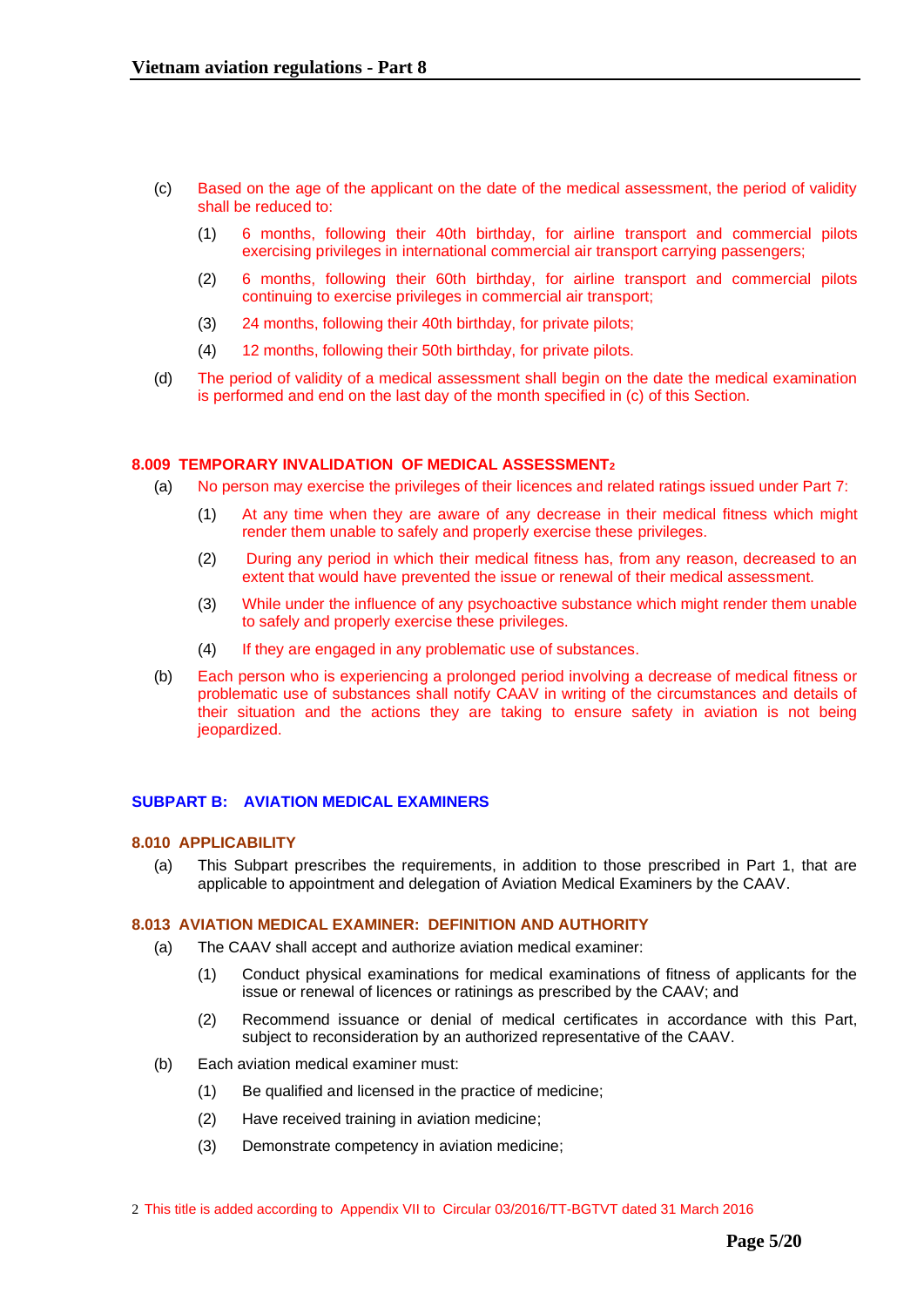- (4) Demonstrate knowledge of the international aviation medical standards;
- (5) Demonstrate knowledge of the international aviation guidance for AMEs;
- (6) Recieve aviation medicine refresher training;
- (7) Have practical knowledge and experience of the conditions in which the holders of the licenses and ratings carry out their duties.
- (c) Each aviation medical examiner shall report to the CAAV any individual case where, in the examiner's judgement, an applicant's failure to meet any requirement could jeopardise flight safety.

### <span id="page-5-0"></span>**8.015 DELEGATION OF AUTHORITY**

- (a) The CAAV will delegate to each aviation medical examiner the authority to:
	- (1) Examine applicants for and holders of medical certificates to determine whether they meet applicable medical standards; and
	- (2) Recommend issuance, renewal, denial, or withdrawal of medical certificates, medical waivers, or special authorisations to an applicant based on meeting or failing to meet applicable medical standards.
- (b) The CAAV may delegate to a qualified medical doctor the authorisation as representatives of the Authority, to review medical records submitted to the CAAV, re-evaluate applicants' and holders of medical certificates for fitness, and, on occasion to visit and review the applicants' files held by an aviation medical examiner.
- (c) The CAAV retains the right to reconsider any action of an aviation medical examiner.

## <span id="page-5-2"></span><span id="page-5-1"></span>**SUBPART C: MEDICAL CERTIFICATION PROCEDURES**

### **8.020 APPLICABILITY**

(a) This Subpart prescribes the medical certification procedures applicable to the issuance of all medical certificates at subsection 8.007.

### <span id="page-5-3"></span>**8.023 MEDICAL RECORDS**

- (a) Each applicant for a medical certificate shall, in a form and manner prescribed by the CAAV, sign and furnish the medical examiner with a personally certified statement of medical facts concerning:
	- (1) Personal, familial, and hereditary history that is as complete and accurate as the applicant's knowledge permits, and
	- (2) Whether they have previously undergone such an examination and, if so, the date, place and result of the last examination; and 3
	- (3) They shall also indicate to the examiner whether a Medical Assessment has previously been refused, revoked or suspended and, if so, the reason for such refusal, revocation or suspension.<sup>4</sup>
- (b) Whenever the Authority finds that additional medical information or history is needed, the Authority will request that the applicant to furnish that information or authorize any clinic, hospital, physician, or other person to release to the Authority all available information or records concerning that history.
- (c) Each applicant shall be made aware of the necessity for giving a statement that is as complete and accurate as the applicant's knowledge permits and the possible penalties for giving false information.
- 3 This title is revised according to Appendix VII to Circular 03/2016/TT-BGTVT dated 31 March 2016
- 4 This title is revised according to Appendix VII to Circular 03/2016/TT-BGTVT dated 31 March 2016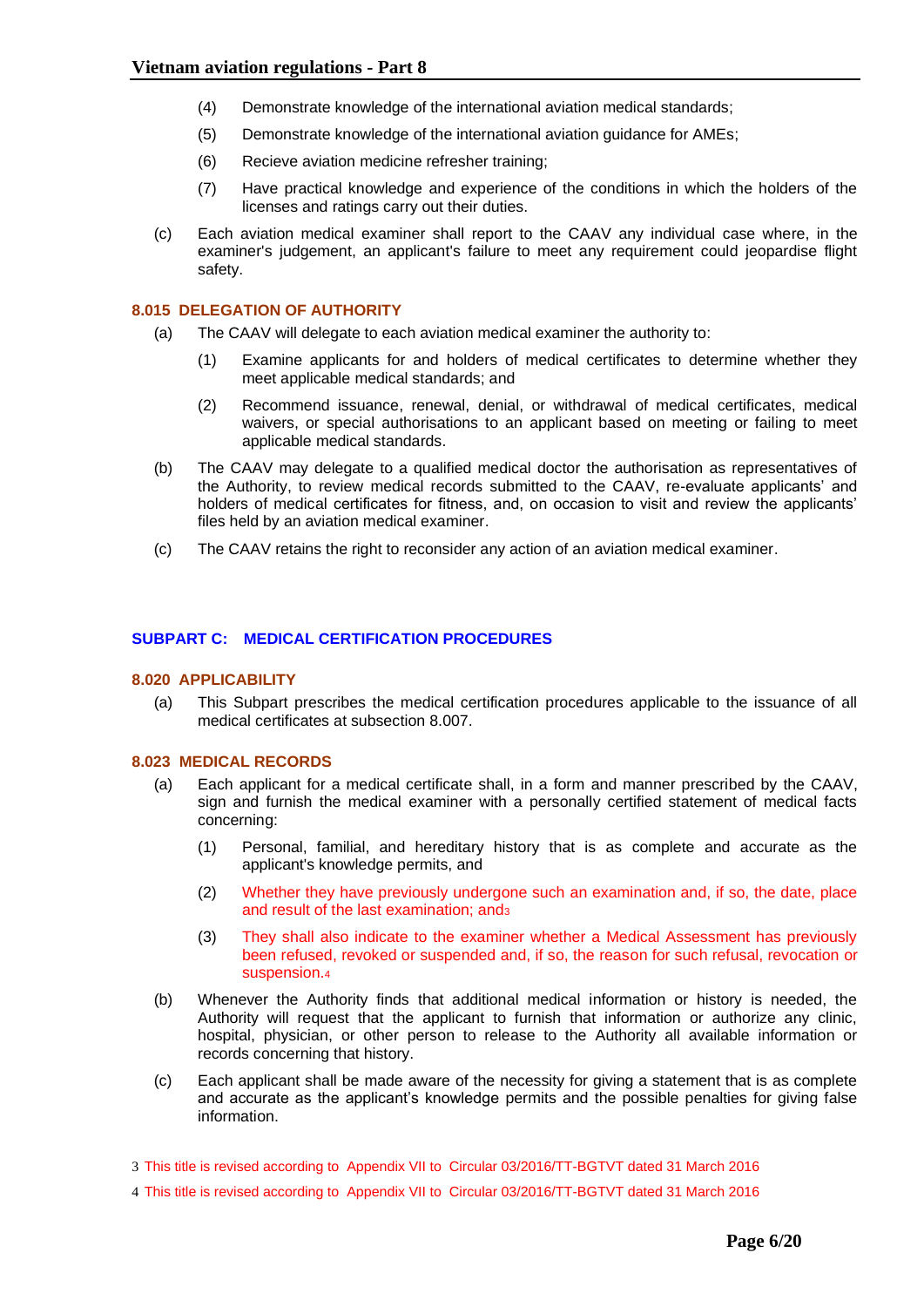- (d) The medical examiner shall report any false declaration to a made by an applicant for a licence or rating to CAAV for such action as may be considered appropriate.<sup>5</sup>
- (e) If an applicant or holder of a medical certificate fails to provide the requested medical information or history, fails to authorize the release so requested, or provides information that is false, the CAAV may:
	- (1) Suspend, modify, or revoke all medical certificates the applicant holds;
	- (2) In the case of an applicant, deny the application for a medical certificate.
- (f) If an medical certificate is suspended or modified under this Section, that suspension or modification remains in effect until:
	- (1) The holder or applicant provides the requested information, history, or authorisation to the Authority;
	- (2) The CAAV determines whether the holder or applicant meets the medical standards.

## <span id="page-6-0"></span>**8.025 MEDICAL EVALUATION REPORT ASSESMENT COUNCIL**

- (a) The medical examiner or AMC holder shall submit to the medical evaluation report council, having begun an medical evaluation an applicant.
- (b) Council reviews health assessment results by authorized CAAV establishment and consider the overall evaluation results, conclusions on health in the form and manner prescribed, a certificate of health for all conditions.
- (c) The Council shall submit a signed medical report, or equivalent, to the CAAV for checking and inspection.
- (d) Report the medical report to submit in electonic format shall ensure that their electronic identification is kept secure and, in the event that security is suspected to be compromised, promptly advise the CAAV.
- (a) Members of medical evaluation report Council must meet the professional requirements as for aviation medical examiner and must be trained to assess the health record. Chair of Council is responsible for organization and operation of the Board in accordance with regulations issued by the CAAV.

Note: It is critical that CAAV know the results of health assessment of aviation personnel certificate that the certificate of health is maintaining the conditions of the license.

### **8.027 SECURITY AND ACCESS TO MEDICAL RECORDS**

- (a) All employees including medical experts, members of the evaluation assessment council, aviation medical center staff, CAAV licensing staff are responsible for security of health records, health certificates.
- (b) All medical reports and records shall be securely held with accessibility restricted to authorized personnel.
- (c) Members of evaluation assessment medical report council, the competent authorities of the CAAV shall be granted access to all medical records of an applicant or holder of a medical that records kept by aviation medical center or private doctors.
- (d) Regardless of any confidentiality requirement, no person with knowledge may allow the issance or continued use of a medical certificate when the holder of that certificate does not meet the applicable medical standards.

<sup>5</sup> This title is revised according to Appendix VII to Circular 03/2016/TT-BGTVT dated 31 March 2016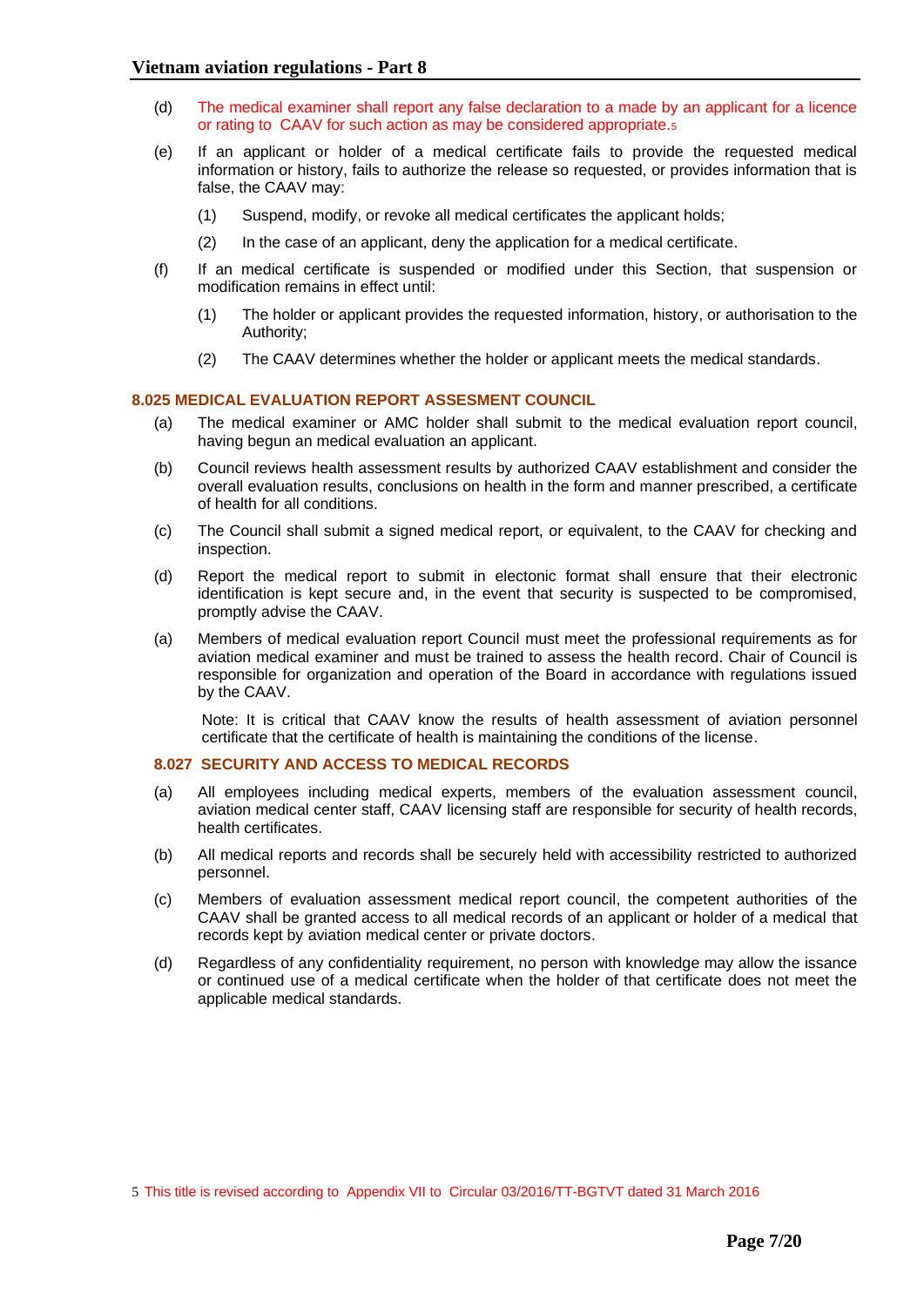### **8.030 MEDICAL ASSESSORS**<sup>6</sup>

- (a) The medical assessor employed by CAAV shall apply basic safety management principles to the medical assessment process of license holders while implementing the following responsibilities:
	- (1) Audit all medical reports submitted to CAAV by the AMEs for completeness, accuracy and assessment of possible aeromedical risk trends;
	- (2) Re-evaluate the medical assessment process on a continuous basis to concentrate on identified areas of increased medical risk;
	- (3) Determine the need for modification of the medical evaluation process and forms to ensure that sufficient information is provided to enable CAAV to undertake Medical Assessment audits;
	- (4) Determine the need for follow-up evaluations or more restrictive periods of validity for medical certificates;
	- (5) Coordinating the arrangements for an accredited medical conclusion;
	- (6) Coordinating the arrangements for a special medical demonstration of ability;
	- (7) Conduct routine analysis of in-flight incapacitation events and medical findings during medical assessment to identify areas of increased medical risk;
	- (8) Conduct of medical re-examinations in event of an incident or accident;
	- (9) Conduct of at least one inspection of the facilities, equipment, and records of each AME annually to ensure the applicable standards for good medical practice and aeromedical risk assessment;
	- (10) Evaluate the competence of each medical examiner annually for application of the standards of this Part and aeromedical-related continuation training needs.
- (b) Medical assessors shall meet all requirements for designation as a medical examiner and also have training in the auditing of medical records.
- (c) A medical examiner designated by CAAV may not be appointed as a medical assessor, if that person intends to continue practicing as a medical examiner.

## **8.033 ISSUANCE OF MEDICAL CERTIFICATE**

- (a) When the Ministry of Health determines that the applicant meets the aviation medical standards, a medical certificate for the class of assessment shall be issued to the applicant.<sup>7</sup>
- (b) Any person who does not meet the medical standards of this Subpart may apply for the discretionary issuance of a certificate.
- (c) In accordance with guidance from CAAV, medical examiners may omit certain routine examination items related to the assessment of physical fitness, while increasing the emphasis on health education and prevention of ill health.<sup>8</sup>
- (d) Any person who does not meet the medical standards as required by Circular 18/2012/TTLT-BYT-BGTVT of Ministry of Health and Ministry of Transport may apply for the discretionary issuance of a certificate.<sup>9</sup>
- 6 This title is revised according to Appendix VII to Circular 03/2016/TT-BGTVT dated 31 March 2016
- 7 This title is revised according to Appendix VII to Circular 03/2016/TT-BGTVT dated 31 March 2016
- 8 This title is revised according to Appendix VII to Circular 03/2016/TT-BGTVT dated 31 March 2016
- 9 This title is revised according to Appendix VII to Circular 03/2016/TT-BGTVT dated 31 March 2016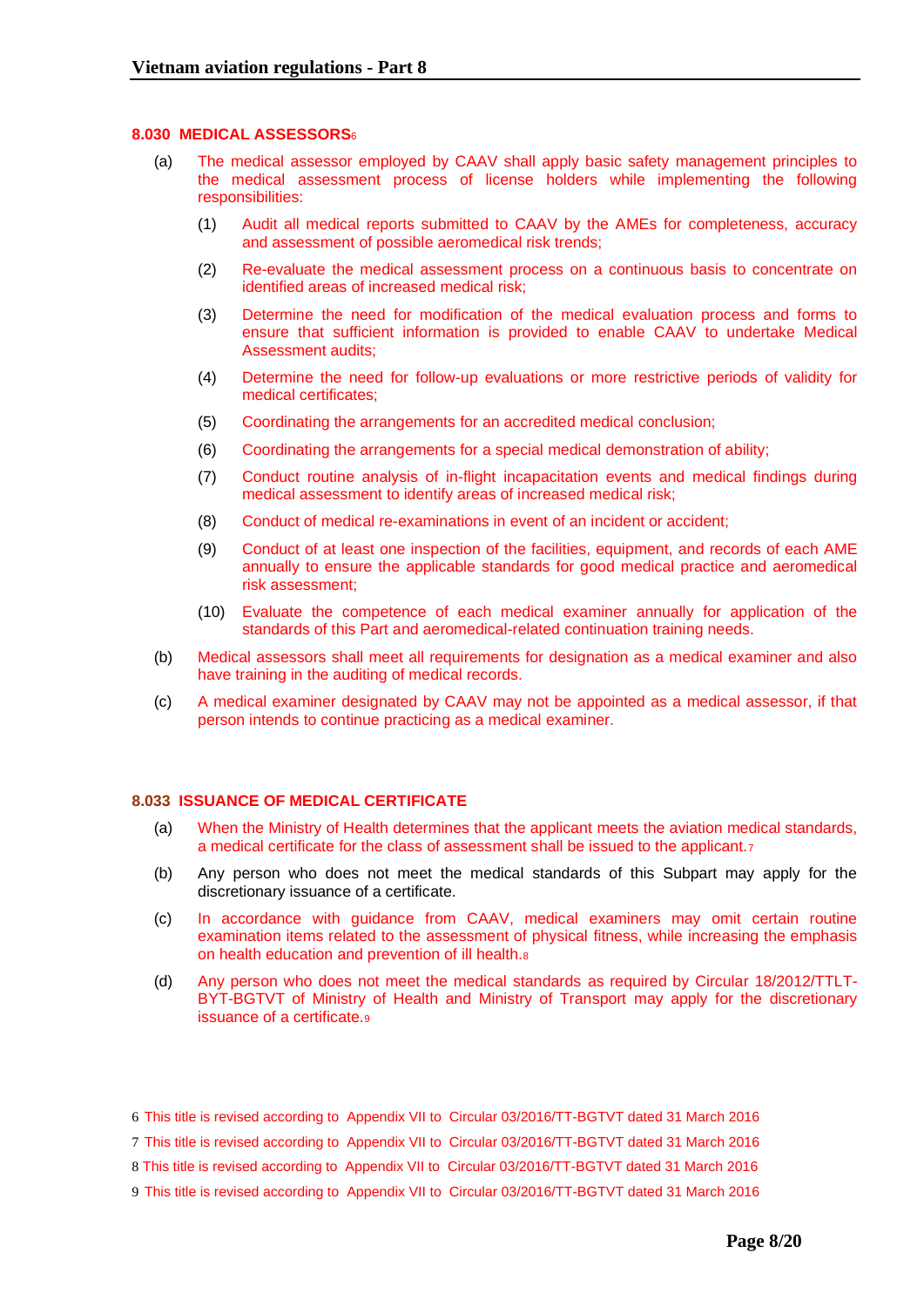### <span id="page-8-0"></span>**8.035 DENIAL OF MEDICAL CERTIFICATE**

- (a) The denial of a medical certificate is effective:
	- (1) Upon the date of the medical evaluation that determined the applicant was not fit in conformance with the requirement issused by the Health Ministry;
	- (2) Until such time that the applicant is again determined by the authority to be fit to exercise the privileges.
- (b) Any applicant who is denied a medical certificate by the CAAV may, within 30 days after the date of the denial, apply in writing and in duplicate to the CAAV for reconsideration of that denial.
- (c) If the applicant does not ask for reconsideration during the 30-day period after the date of the denial, CAAV will consider that he or she has withdrawn the application for a medical certificate.<sup>10</sup>

## <span id="page-8-1"></span>**8.037 SPECIAL ISSUANCE OF MEDICAL CERTIFICATE**

- (a) The CAAV may issue a special issuance of a Medical Certificate (authorisation) to an applicant who does not meet the applicable standards for the medical certificate sought if the applicant shows to the satisfaction of the Authority that:
	- (1) An accredited medical conclusion indicates that in special circumstances the applicant's failure to meet any requirement, whether numerical or otherwise, is such that exercise of the privileges of the licence applied for is not likely to:
		- (i) Interfere with safe performance of duties;
		- (ii) Safe operation of aircraft, or
		- (iii) Result in incapacitation.
	- (2) Relevant ability, skill, and experience of the applicant and operational conditions have been given due consideration; and;
	- (3) The licence is endorsed with any special limitation or limitations when the safe performance of the licence holder's duties is dependent on compliance with such limitation or limitations.

### <span id="page-8-2"></span>**8.040 VALIDATION OF FOREIGN MEDICAL CERTIFICATES**

(a) The CAAV may accept, for issuance of a medical certificate, a certificate issued by another ICAO member in lieu of a medical examination conducted by an aviation medical center.

*Note: The CAAV may contact the civil aviation authorities of the other ICAO member to determine the validity of the certificate submitted to the CAAV.*

(b) The CAAV may accept, for operations within Vietnam, a medical certificate issued by another ICAO member in lieu of issuance of a certificate by the CAAV.

<sup>10</sup> This title is revised according to Appendix VII to Circular 03/2016/TT-BGTVT dated 31 March 2016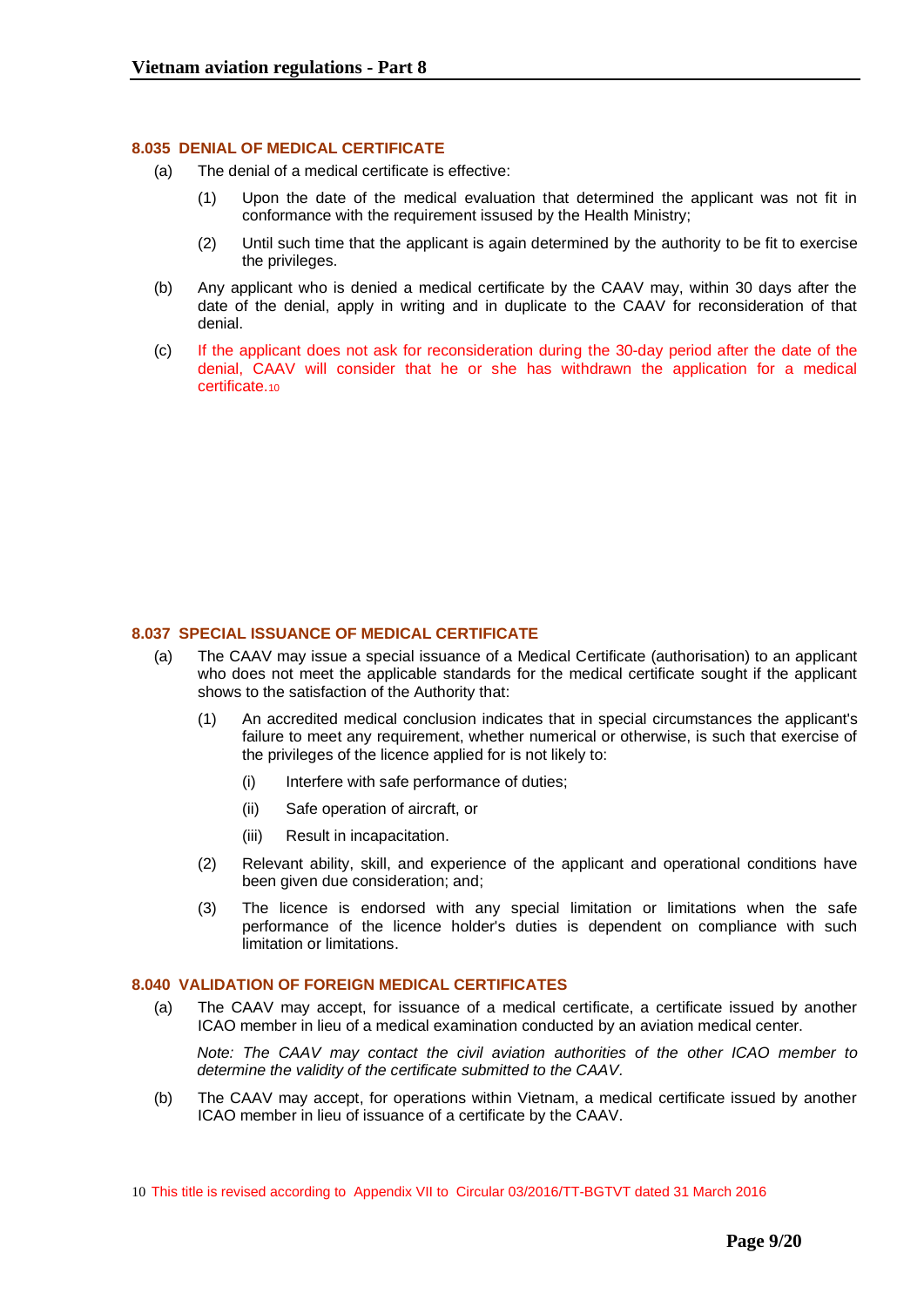*Note: The CAAV will have available a listing of those States from which a medical certificate is accepted.*

## <span id="page-9-0"></span>**8.043 RENEWAL OF MEDICAL CERTIFICATE**

(a) The requirements for the renewal of a Medical Assessment are the same as those for the initial assessment except where otherwise specifically stated.

## <span id="page-9-1"></span>**8.045 EXTENSION OR REDUCTION OF PERIOD OF VALIDITY**

- (a) The authorized periods of validity for medical certificates are provided in Section 8.007 of these regulations. 11
- (b) The period of validity of a medical assessment may be extended, at the discretion of CAAV, up to 45 days.<sup>12</sup>
- (c) The CAAV may reduce the period of validity for individual applicants when clinically indicated.

## <span id="page-9-2"></span>**8.047 SPECIAL RENEWAL OF MEDICAL CERTIFICATE**

- (a) The prescribed re-examination of a licence holder operating in an area distant from designated medical examination facilities may receive a special renewal of the their medical certificate at the discretion and with the written permission of the CAAV, provided that such renewal shall only be made as an exception and shall not exceed:
	- (1) A single period of 6 months in the case of a flight crew member of an aircraft engaged in non- commercial operations;
	- (2) In the case of a flight crew member of an aircraft engaged in commercial operations, two consecutive periods each of 03 months provided that in each case a favourable medical report is obtained after examination
- (b) The examination must be conducted by:
	- (1) A designated medical examiner of the area concerned, or
	- (2) In cases where such a designated medical examiner is not available in the State where the crew member is located, by a physician legally qualified to practise medicine in that area.
- (c) The holder of a private pilot certificate will receive special renewal for a single period not exceeding 24 months where the medical examination is carried out by an examiner designated under ICAO.
- (d) A report of the medical examination required by this sub-section shall be sent to the Authority before the actual conduct of any aircraft operations during the period specified for special renewal.

*Note: See Appendix 1 subsection 8023 of the procedures for grant aviation personnel medical certificate*

- 11 This title is revised according to Appendix VII to Circular 03/2016/TT-BGTVT dated 31 March 2016
- 12 This title is revised according to Appendix VII to Circular 03/2016/TT-BGTVT dated 31 March 2016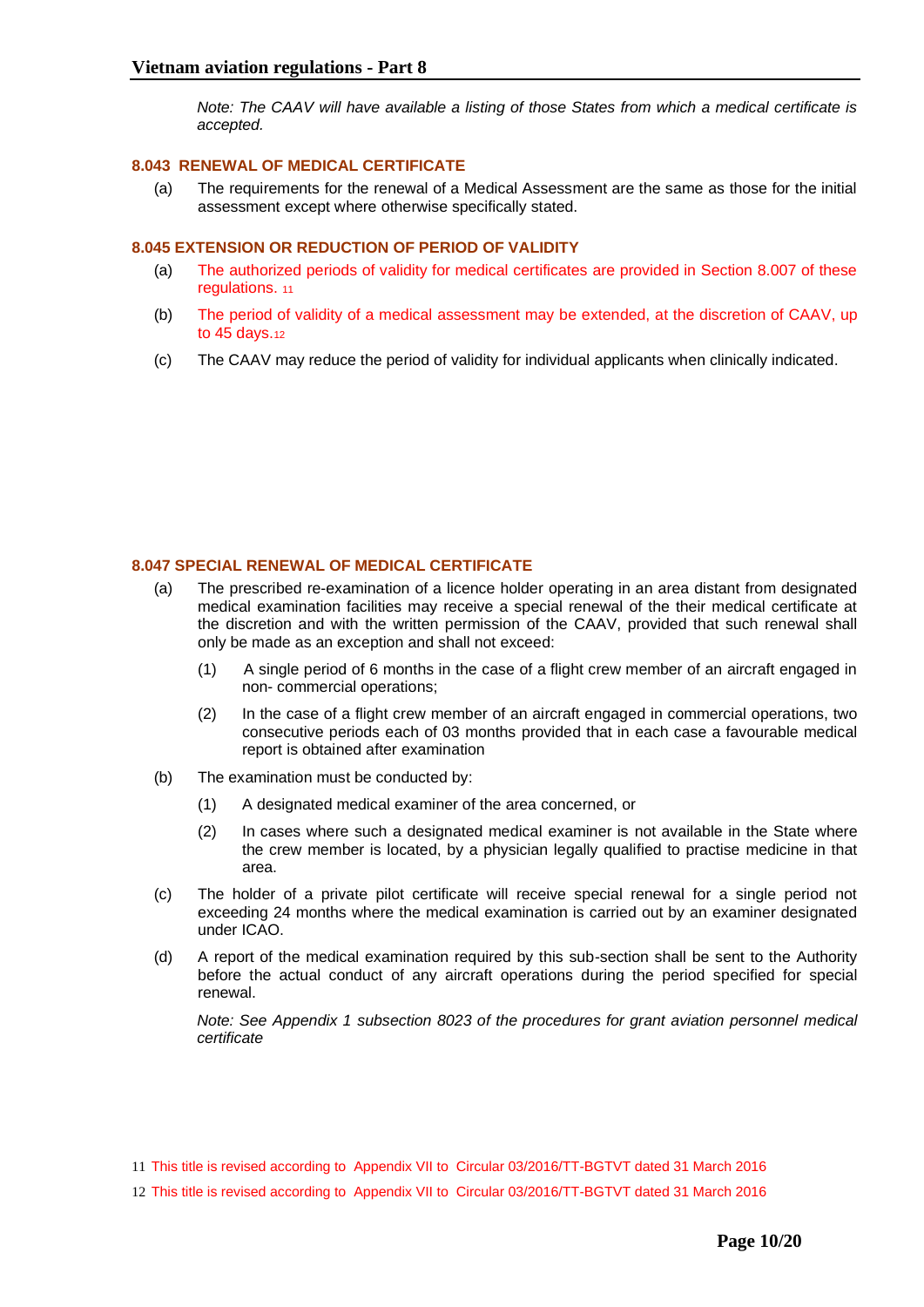### <span id="page-10-0"></span>**8.049 PROGRAMS FOR PROBLEMATIC USE OF SUBSTANCES<sup>13</sup>**

- (a) The CAAV shall have a continuous program of identification of, and assistance to, license holders who may be involved in problematic use of substances and removed from their safety critical functions.
- (b) As authorized by Section 1.083, CAAV shall coordinate biochemical testing of licenses holders involved in accidents and serious incident where a contributing factor may be decreased or erratic performance; and when there is a reasonable suspicion that the license holders are under the influence of a substance.
- (c) The CAAV shall assist organizations in implementation of the biochemical testing authorized under Section 1.083 of these regulations to license holders prior to employment, at intervals and at random.
- (d) The return of license holders to the safety-critical functions may be considered after successful treatment or, in cases where no treatment is necessary, after cessation of the problematic use of substances and upon determination that the person's continued performance of the function is unlikely to jeopardize safety

## <span id="page-10-2"></span><span id="page-10-1"></span>**SUBPART D: AVIATION MEDICAL CENTER**

### **8.050 APPLICABILITY**

(a) This Subpart prescribes the requirements applicable to the certification and on-going validation of an aviation medical center certificate.

### <span id="page-10-3"></span>**8.053 AVIATION MEDICAL CENTER CERTIFICATE**

- (a) No person may operate an aviation medical center without, or in violation of, the certificate and associated authorisations by the CAAV.
- (b) The aviation medical center certificate is valid for 36 calendar months, unless sooner surrendered, suspended, or revoked.

#### <span id="page-10-4"></span>**8.055 APPLICATION FOR ISSUANCE OR AMENDMENT**

- (a) An applicant for an aviation medical center authorisation shall apply at least 30 calendar days before the proposed initiation of the medical assessments
- (b) An applicant for an aviation medical center authorisation shall provide the application in the correct form and manner prescribed by the CAAV.
- (c) Certificate issued by CAAV including the following contents:
	- (1) Name, head office, the legal representative, the scope of activities of the aviation personnel medical center and address of the representative office, branch (if any)
- (d) The CAAV may issue an AMC certificate to an applicant:
	- (1) For an AMC inside or outside of Vietnam; and
	- (2) Whose business office or primary location, or both are located inside or outside Vietnam.

## <span id="page-10-5"></span>**8.057 AMENDMENT OF AN AMC CERTIFICATE**

- (a) the CAAV may amend an AMC certificate or authorisations:
- 13 This title is revised according to Appendix VII to Circular 03/2016/TT-BGTVT dated 31 March 2016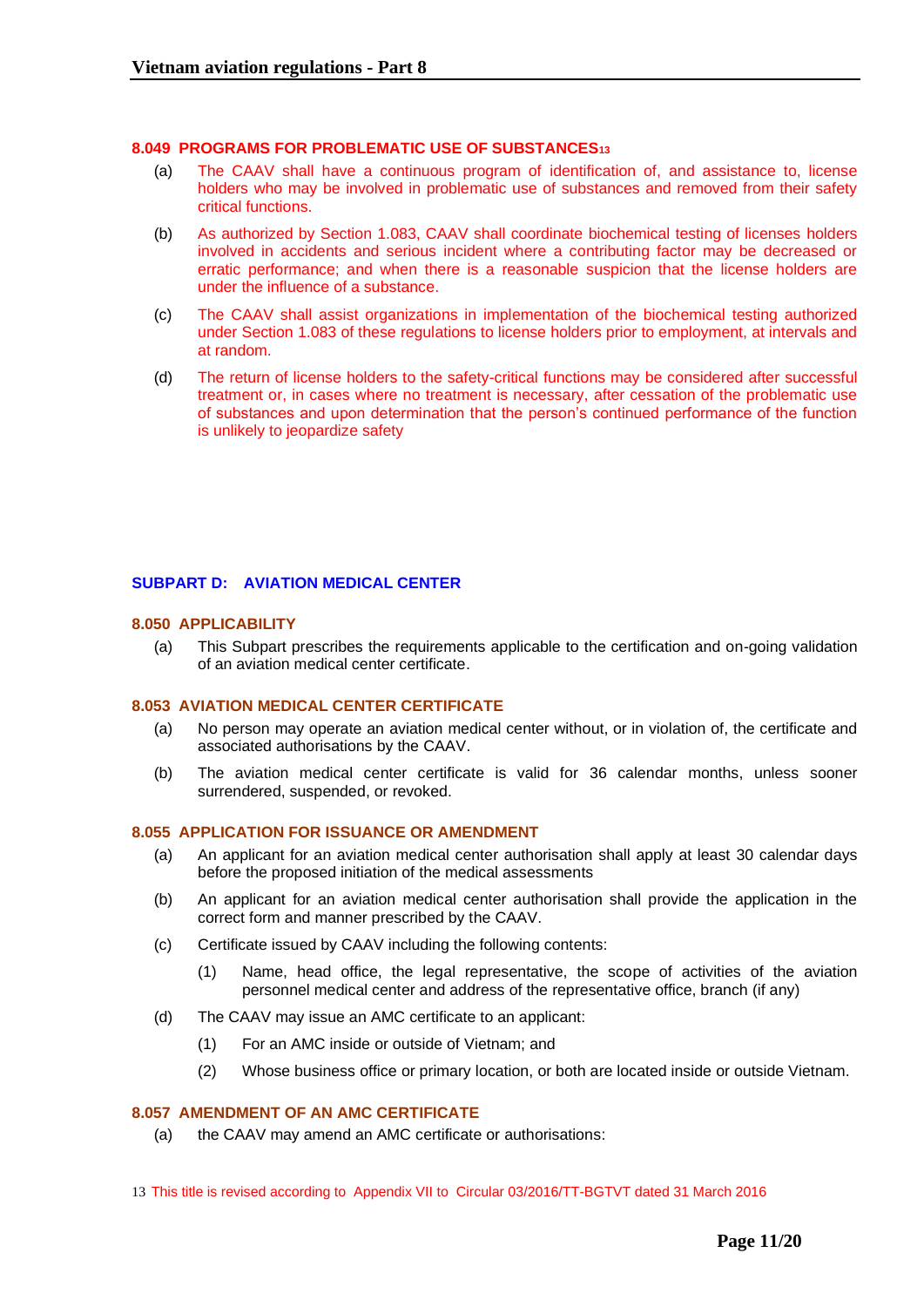- (1) As determined to be necessary in the interest of standardization; or
- (2) Upon timely application by the AMC holder.
- (b) The AMC holder shall file an application to amend an AMC certificate at least 10 calendar days prior to the applicant's proposed effective amendment date

## <span id="page-11-0"></span>**8.060 DISPLAY OF CERTIFICATE**

(a) The holder of an AMC certificate shall display that certificate in a place in the organization's primary facility that is normally accessible to the public and that is not obscured.

## <span id="page-11-1"></span>**8.063 CERTIFICATE PRIVILEGES**

- (a) The AMC holder may be authorised to conduct one or all of the medical assessments for:
	- (1) Class 1;
	- (2) Class 2;
	- (3) Class 3; or
	- (4) Special medical tests.
- (b) The AMC holder may advertise and conduct medical assessments of aviation personnel according to the certificate authorisations issued by the CAAV.
- (c) The AMC holder may, when required by the CAAV, conduct such additional or special tests as may be as necessary to provide accredited medical conclusions in the event that it becomes questionable whether an applicant meets the basic medical standards for issue of the class of medicate certificate.

## <span id="page-11-2"></span>**8.065 LOSS OF CERTIFICATE PRIVILEGES**

- (a) The CAAV may deny, suspend, revoke, or terminate a certificate under Subpart D of this Part  $\overline{if}$ the holder of an aviation medical center authorization found:
	- (1) Does not meet, or no longer meets, the requirements of Subpart D of this Part for the certificate authorisations held;
	- (2) Submitted an application that was incomplete or inaccurate, or contained fraudulent or false information.
- (b) The holder of an AMC authorisation, whose certificate has been surrendered, suspended, revoked, or terminated shall promptly:
	- (1) Remove all indications, including signs, wherever located, that the AMC was certified by the CAAV; and
	- (2) Notify all advertising agents, and advertising media employed by the AMC holder to cease all advertising.
	- (3) Return the certificate to the CAAV within 05 calendar days after being notified that the certificate is suspended, revoked, or terminated.

### <span id="page-11-3"></span>**8.067 PRINCIPAL BUSINESS OFFICE**

- (a) An AMC holder shall maintain a principal business office that is physically located at the address shown on the AMC certificate.
- (b) The principal business office may not be shared with, or used by, another person who holds an AMC certificate.

## <span id="page-11-4"></span>**8.070 SATELLITE LOCATIONS**

- (a) The AMC holder may conduct medical assessments at a satellite location if—:
	- (1) An AMC Medical Examiner is on-site and available during the conduct of any approved portion of the medical assessments;
	- (2) The facilities, equipment, and personnel meet the applicable requirements;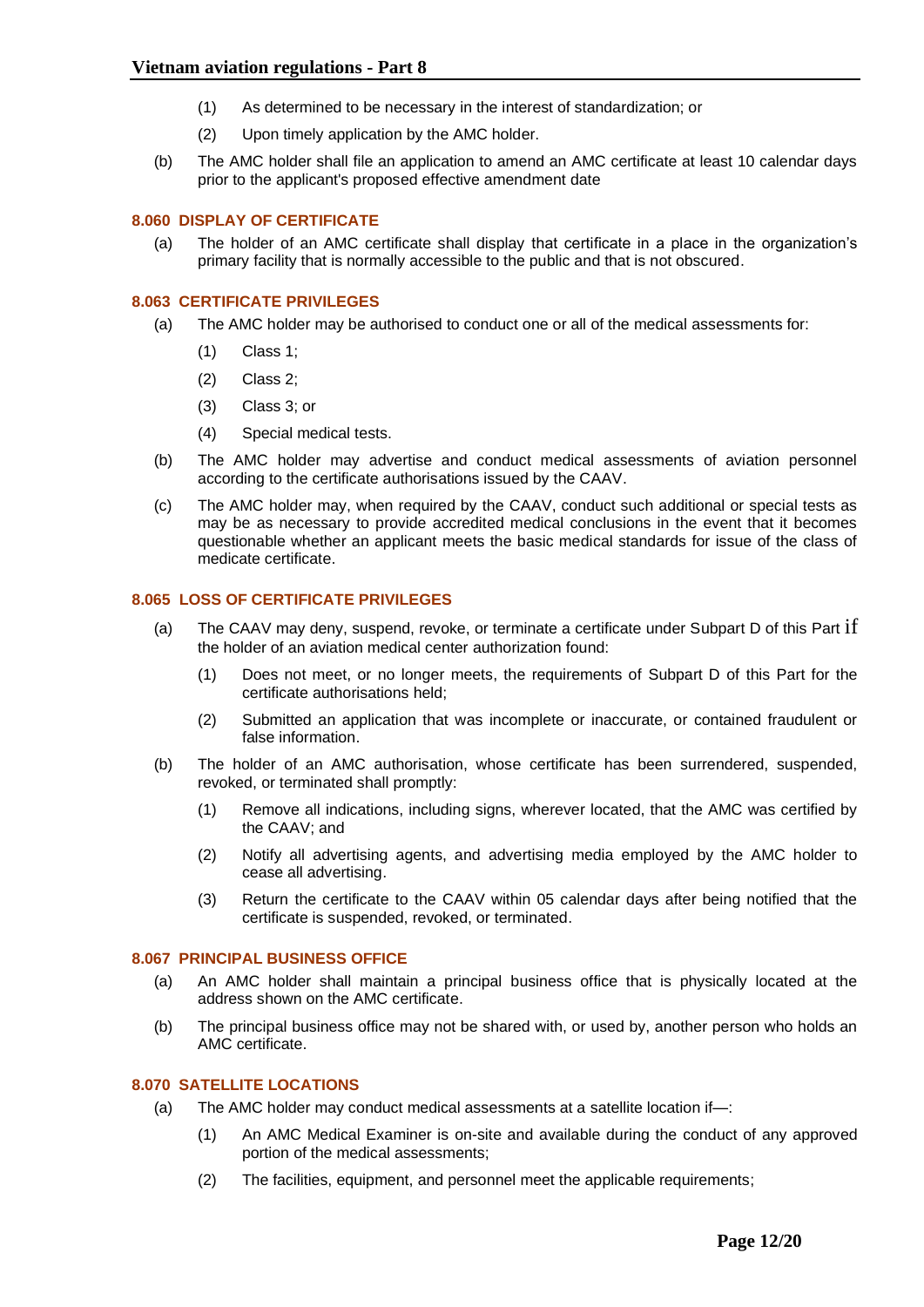- (3) The medical examiners and staff at the satellite AMC are under the direct supervision of management personnel of the AMC holder's principal location;
- (4) The AMC holder has in place procedures for ensuring that the medical assessments at the satellite location meets the same level of quality that is possible at the principal location;
- (5) The AMC holder notifies the Authority in writing that a particular satellite location is to begin operations at least 30 calendar days prior to proposed commencement of assessments at that location.

## <span id="page-12-0"></span>**8.073 CHANGE IN LOCATION**

- (a) An AMC holder may not make any change in the organization's location unless the change is approved by the CAAV in advance;
- (b) If the organization desires to change an authorised location, the AMC holder shall notify the CAAV, in writing, at least 30 calendar days before the date the relocation;
- (c) The Authority may prescribe the conditions under which the AMC may assessments while it is changing its location or housing facilities.

## <span id="page-12-1"></span>**8.075 AMC MANAGEMENT SYSTEM**

- (a) The AMC holder shall have an accountable manager, acceptable to the CAAV, who has corporate authority for ensuring that it is in compliance with the requirements for an AMC;
- (b) When conducting any aspect of a medical assessment, the AMC holder shall have qualified personnel, with proven competency in civil aviation medical assessments, available and serving in the following positions or their equivalent:
	- (1) Chief medical examiner;
	- (2) Medical assessment center.
- (c) Individuals proposes for approval aviation medical examiner must submit an application to the CAAV to consider and approve the title of aviation medical examiner (AME) in accordance with current standards of the Ministry of Health and the requirements of Subsection 8013.

### <span id="page-12-2"></span>**8.080 GENERAL REQUIREMENTS FOR AMC PERSONNEL**

- (a) The AMC holder shall employ the necessary qualified medical personnel to conduct each evaluation.
- (b) The competence of these medical persons shall be in accordance with regulations of Ministry of health, stipulated in Subsection 8.013.
- (c) The AMC holder shall ensure that all medical personnel receive initial and continuation training appropriate to their assigned tasks and responsibilities with respect to medical assessments.
- (d) The AMC holder shall have each person who handles the medical assessment records sign a confidentiality statement regarding the contents of those records. This confidentiality statement shall be maintained in each employee's record.

## <span id="page-12-3"></span>**8.083 FACILITIES AND TESTING DEVICES**

- (a) The AMC holder shall have adequate and sanitary facilities and examination rooms for the handling of examination.
- (b) The AMC holder shall have a private location and locking filing equipment to provide for the security of the medical assessment records.
- (c) The AMC holder shall have avialable and operational all necessary equipment and testing devices as prescribed by the ICAO civil aviation medical handbook for the proper conduct of each evaluation required in a medical assessment.

### <span id="page-12-4"></span> **8.085 QUALITY ASSURANCE SYSTEM**

(a) The AMC holder shall maintain a quality assurance system, acceptable to the CAAV, which ensures that the facilities, equipment, personnel, medical assessments and records comply with all relevant requirements.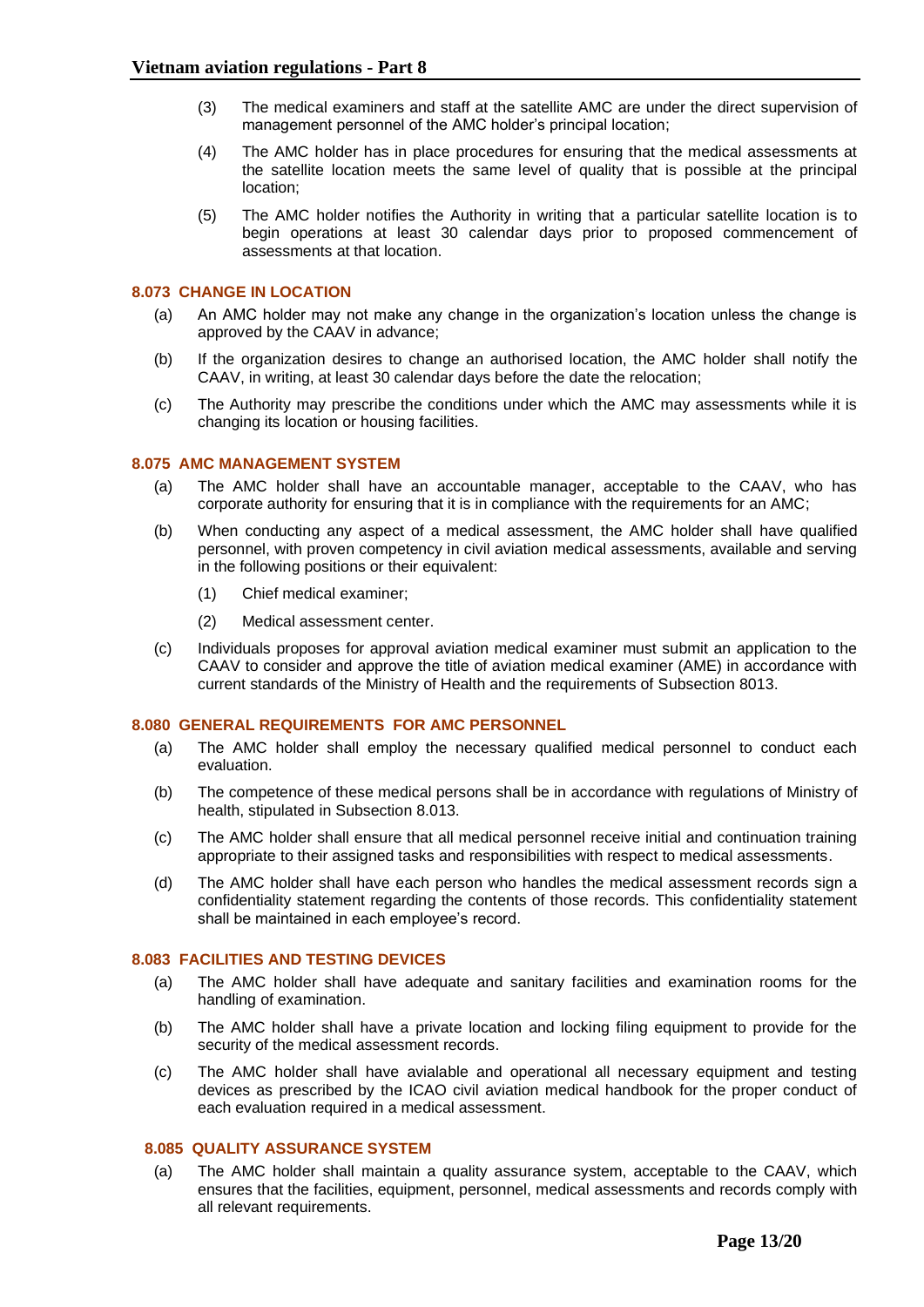(b) To meet the requirement of paragraph (a), the AMC holder may contract for the services of an quality auditing organization that is acceptable to the CAAV. Those services shall be implemented applying acceptable practices and at intervals that will ensure the quality of the medical assessments remain consistent with the minimum standards of Vietnam.

## <span id="page-13-0"></span>**8.087 INSPECTIONS & MONITORING**

- (a) The CAAV may, at any time, inspect an AMC to determine the organisation's compliance with this Part.
- (b) The AMC holder and personnel shall allow the authorized representative of the CAAV unrestricted access to all locations, equipment, documents and personnel, including all medical assessments in progress, in the accomplishment of these inspections and monitoring duties.
- (c) The continued validity of the original certification approval shall depend upon the AMC holder being in compliance with the requirements of this Part.

## <span id="page-13-2"></span><span id="page-13-1"></span>**APPENDICES**

### **APPENDIX 1 OF 8013: THE AVIATION MEDICAL EXAMINER**

- (a) Procedures to a approve aviation medical examiner:
	- (1) The proposal approved medical examiner positions must submit a file directly or via postal mail to CAAV and is responsible for the information in the record. Application includes:
	- (i) An application for approval titles aviation medical examiner (form enclosed with this Circular)
	- (ii) A copy of the license certified medical professional performance;
	- (iii) A original copy enclosed for comparison of past documentation aviation medical training;
- (2) CAAV is authorised to competent authorities of the aviation medical examiner of aviation personnel medical assessment center.
- (3) CAAV shall examine and evaluate contents declared in the application to decide on the approval of titles aviation medical examiner.
- (4) Within 30 days from the receipt of complete dossiers, CAAV issue approval titles aviation medical examiner.
- (5) In case of refusal of approval titles aviation medical examiner, CAAV must notify in writing to the applicant, clearly stating the reasons.

### <span id="page-13-3"></span>**APPENDIX 1 OF 8.023: ISSUING MEDICAL CERTIFICATE**

- (a) Procedures for issue, reissue aviation personnel medical certificates:
	- (1) Aviation personnel medical assessment center has been approved by CAAV shall send directly or via an electronic network or by mail to the Council of assessment aviation medical report results and results of medical assessment of proposed medical certificate of aviation personnel and is responsible for the security and integrity of the information in this profile. Including records:
		- (i) The form request a medical certificate (form enclosed with this Circular)
		- (ii) A copy of the document to provide personal medical information, history of disease of the proposals oneself are defined in paragraphs (1), (2) Clause (a) of subsection 8.023.
		- (iii) A copy of the health assessment results suggest
	- (2) Aviation personnel medical examination assessment council authorized by CAAV to issue aviation personnel medical certificate in accordance with the provisions in subsection 8023.
	- (3). Aviation personnel medical examination assessment council is responsible for checking records the and evaluate results of a medical assessment for a medical certificate.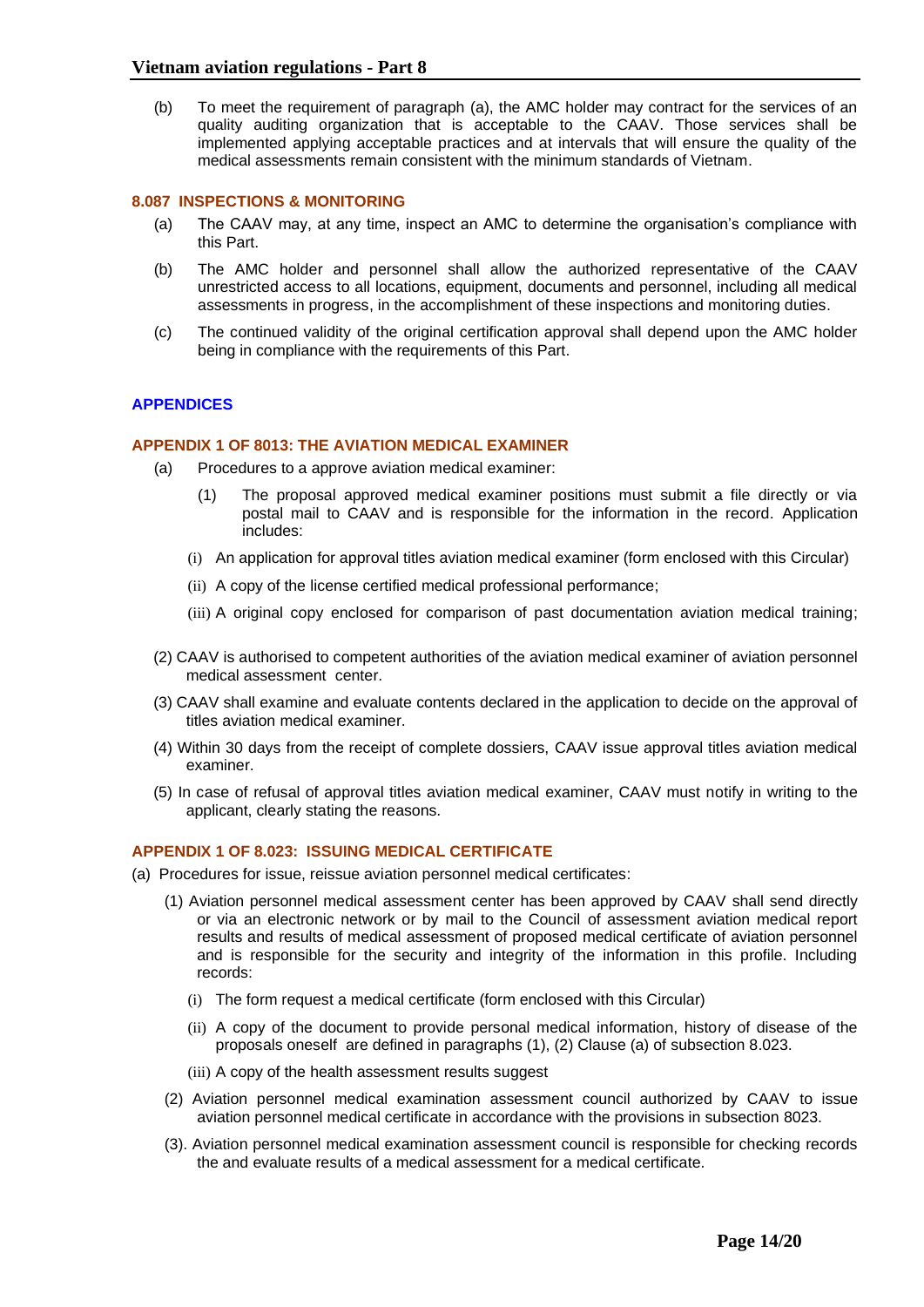- (4) Within 07 working days from the date of receipt from medical health assessment, Aviation personnel medical examination assessment council to evaluate and issue medical certificate to the applicant; and report the results to the CAAV.
- (5) In case of refusal to issue a health certificate, Aviation personnel medical examination assessment council must notify in writing to the applicant, clearly stating the reasons
- (6) CAAV issues special medical certificate for the applicant in the case did not meet the health standards prescribed by the Ministry of Health but does not affect the implementation of the tasks set out in the paper allows the provisions of subsection 8.037 at the request of Aviation personnel medical examination assessment council.
- (7) Aviation personnel medical examination assessment council to consider reissuing medical certificate for the applicant in the case provided for in subsection 8.043, subsection 8.045 and subsection 8.047. Procedures for reissuing of medical certificate shall be as for the first time.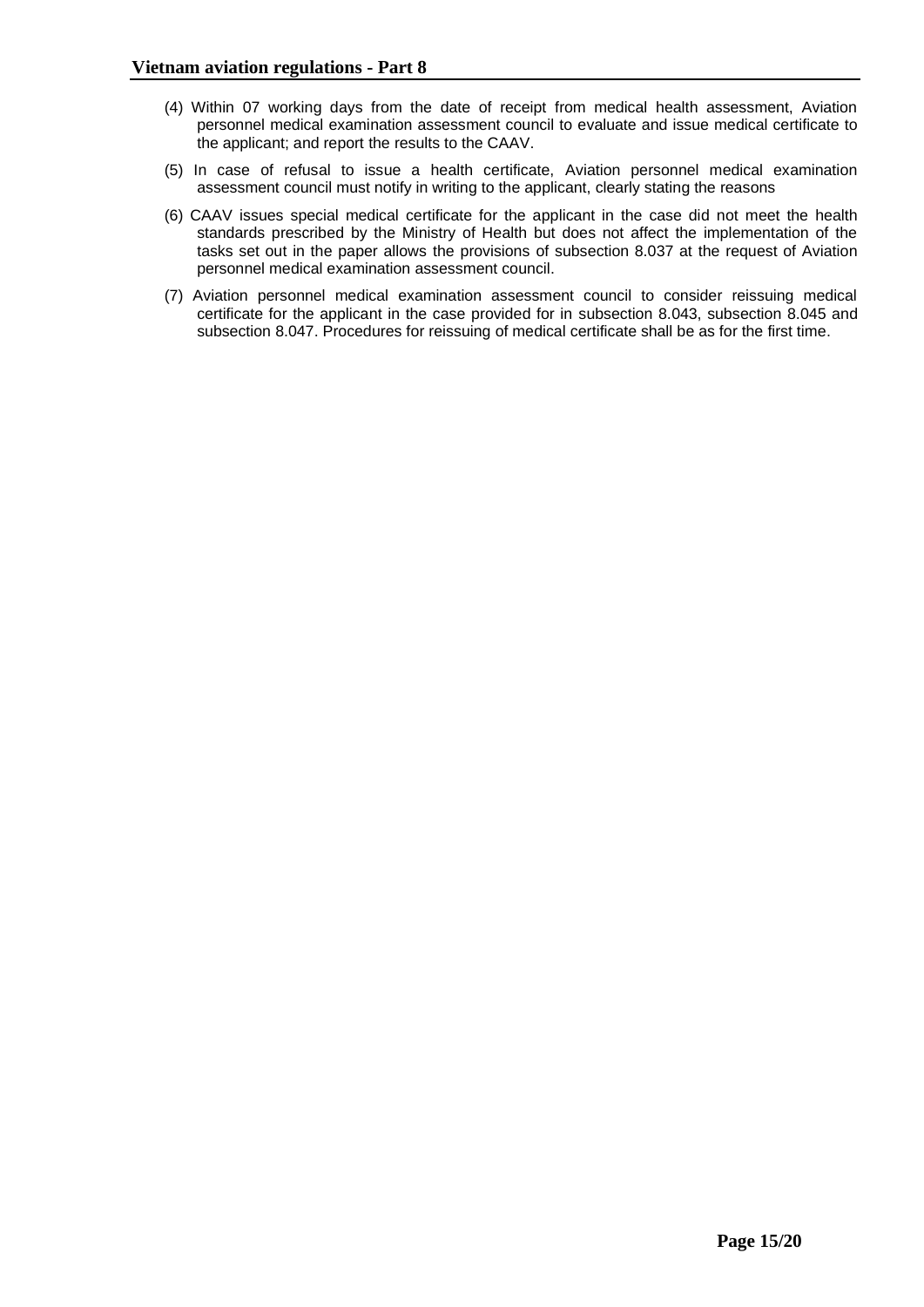## Number 01:

## **SOCIALIST REPUBLIC OF VIETNAM Independent – Freedom – Happiness**

## TỜ KHAI ĐỀ NGHỊ CẤP CHỨNG NHẬN SỨC KHỎE *Application form for aviation medical certificate*

| I. Hành chính:                             |                                                           | auon Tonn Tor aviauon modioar oorunoato |                                    |                |  |
|--------------------------------------------|-----------------------------------------------------------|-----------------------------------------|------------------------------------|----------------|--|
| I. Personal particulars:                   |                                                           |                                         |                                    |                |  |
|                                            | 2) Loại Giấy chứng nhận sức khỏe đề nghị cấp<br>1)<br>Họ: |                                         |                                    |                |  |
| 1) Surname:                                | 2) Kind of medical certificate                            |                                         |                                    |                |  |
| 3) Tên:                                    | 4) Ngày sinh:                                             | 5) Giới                                 | 6) Khám lần đầu:                   |                |  |
| 3) Name:                                   | 4) Date of birth:                                         | tính:                                   | <b>First Examination:</b>          |                |  |
|                                            |                                                           | 5) Sex: M:                              | Khám gia hạn:                      |                |  |
|                                            |                                                           | F:                                      | Renewed Examination:               |                |  |
| 7) Nước và nơi sinh:                       | 8) Quốc tịch:                                             |                                         | 9) Loại giấy phép đề nghị cấp:     |                |  |
| 7) Country and birth place:                | 8) Nationality:                                           |                                         | 9) Kind of Licence requested:      |                |  |
| 10) Địa chỉ thường trú:                    | 11) Địa chỉ liên lạc:                                     |                                         | 12) Đơn vị sử dụng lao động:       |                |  |
| 10) Residential address:                   | 11) Postal address:                                       |                                         | 12) Employer.                      |                |  |
| 13) Số điện thoại:                         |                                                           |                                         | 14) Chứng nhận sức khỏe lần        |                |  |
| 13) Telephone No:                          |                                                           |                                         | trước:                             |                |  |
|                                            |                                                           |                                         | 14) previous medical certificate:  |                |  |
| 16) Giấy phép hàng không hiện có (loại).   |                                                           |                                         | 15) Nơi cấp:                       |                |  |
| 16) Pilot licence available:               |                                                           |                                         | 15) Place of issue:                |                |  |
| Số giấy phép:                              |                                                           |                                         |                                    |                |  |
| Licence No:                                |                                                           |                                         |                                    |                |  |
| Nước cấp giấy phép:                        |                                                           |                                         |                                    |                |  |
| Issue country:                             |                                                           |                                         |                                    |                |  |
| 17) Tên trường hàng không đã học:          |                                                           |                                         | Năm tốt nghiệp:                    |                |  |
| 17) Name of aviation school                |                                                           |                                         | Year of graduation:                |                |  |
| 18) Đã có tai nạn, sự cố trong khi bay?    |                                                           |                                         | 19) Tổng số                        | 20) Số giờ bay |  |
| 18) Any accident or failure during flight? |                                                           |                                         |                                    | từ lần khám    |  |
| Không (No)<br>Có (Yes)                     |                                                           |                                         | 19) Total flight                   | sức khỏe       |  |
| Ngày (Date)                                |                                                           |                                         | hours:                             | trước:         |  |
| Noi (Place)                                |                                                           |                                         |                                    |                |  |
|                                            |                                                           |                                         | Amount of                          |                |  |
| Nói chi tiết (State detaily)               |                                                           |                                         |                                    | flight hours   |  |
|                                            |                                                           |                                         |                                    | from previons  |  |
| medical                                    |                                                           |                                         |                                    |                |  |
|                                            |                                                           |                                         |                                    | examination:   |  |
|                                            |                                                           |                                         | 21) Loại tầu bay đang bay:         |                |  |
|                                            |                                                           |                                         | 21) Type aircraft presently flown: |                |  |
| II Tiền sử bênh tât:                       |                                                           |                                         |                                    |                |  |

|                | II Health history:<br>Yes No                                                       |  |
|----------------|------------------------------------------------------------------------------------|--|
|                | Từ khi cấp chứng nhận sức khỏe lần trước có điều trị ở bệnh viện không?            |  |
|                | Have you been hospitalized from previous issue of medical certificate?             |  |
|                | Nếu có bệnh gì và điều trị ở đâu?                                                  |  |
|                | If any, what disease and where treated.                                            |  |
| $\overline{2}$ | Có hút thuốc lá không?                                                             |  |
|                | Smoking tobaco in any form?                                                        |  |
|                | Nếu hút thì bao nhiêu điếu một ngày? <10; 10 - 25; > 25.                           |  |
|                | If smoking, state how many cigarettes per day? $<$ 10; 10 - 25; > 25               |  |
| 3              | Đã có lần nào được điều trị các vấn đề có liên quan đến rượu, các chất gây nghiên? |  |
|                | Received treatment for problems related to alcohol, drugs or narcotics?            |  |
| 4              | Có bị mất ý thức với bất kỳ lý do nào không?                                       |  |
|                | Unconsciousness for any reason?                                                    |  |
| 5              | Có bị hoa mắt chóng mặt, choáng váng hoặc ngất không?                              |  |
|                | Dizziness, fainting spells or blackouts?                                           |  |
| 6              | Đã kiểm tra HIV chưa?                                                              |  |
|                | Had a laboratory test for HIV infection?                                           |  |
|                | Nếu có thì kết quả như thế nào?                                                    |  |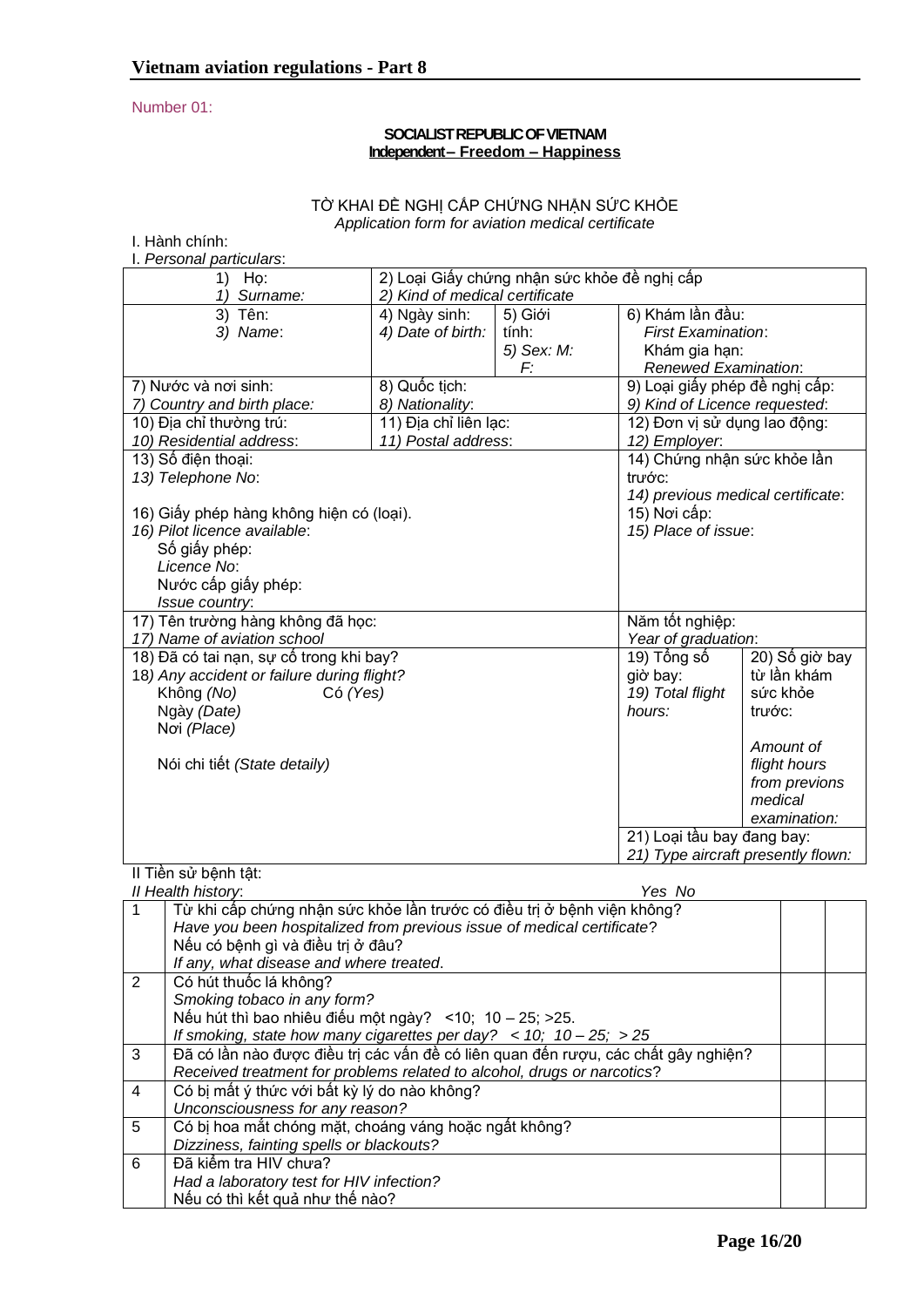|                | If yes, what was the result?                                                                                          |  |
|----------------|-----------------------------------------------------------------------------------------------------------------------|--|
| $\overline{7}$ | Đã đau ở vùng bụng hoặc vùng ngực?                                                                                    |  |
|                | Suffered any chest or abdominal pain?                                                                                 |  |
| 8              | Có ho hoặc nôn ra máu không?                                                                                          |  |
|                | Coughed or vomited blood?                                                                                             |  |
| 9              | Có đái ra máu hoặc ỉa phân đen?                                                                                       |  |
|                | Passed blood with urine or faeces?                                                                                    |  |
| 10             | Đã dùng loại thuốc nào kéo dài liên tục 02 tuần chưa?                                                                 |  |
|                | Taken or used any medication for longer than two consecutive weeks?                                                   |  |
| 11             | Đã bị điều trị viêm gan vi rút chưa?                                                                                  |  |
|                | Treated virus hepatitis?                                                                                              |  |
| 12             | Có biểu hiện về bệnh tim mạch?                                                                                        |  |
|                | Heart complaints of any kind?                                                                                         |  |
| 13             | Có cao huyết áp không?                                                                                                |  |
|                | Hight blood pressure?                                                                                                 |  |
| 14             | Có bệnh về đường hô hấp, hen, dị ứng trầm trọng, sốt theo mùa không?                                                  |  |
|                | Had fever, severe allergies, asthma or respiratory problems?                                                          |  |
| 15             | Có mắc bệnh thận hoặc bàng quang như sỏi?                                                                             |  |
|                | Kidney or bladder diseases eg stones?                                                                                 |  |
| 16             | Có mắc bệnh đái đường và nội tiết không?                                                                              |  |
|                | Diabetes or endocrine problems?                                                                                       |  |
| 17             | Có bị đau dạ dày tá tràng và các rối loạn tiêu hóa khác?                                                              |  |
|                | Stomach or bowel problems, other than occasional indigestion?                                                         |  |
| 18             | Có bị các bệnh về máu hoặc thiếu máu?                                                                                 |  |
|                | Anaemia or any other blood disease?                                                                                   |  |
| 19             | Có mắc bệnh về hệ thống thần kinh hoặc bị liệt không?                                                                 |  |
|                |                                                                                                                       |  |
| 20             | Any nervous system disease or paralysis?<br>Có bị suy nhược thần kinh?                                                |  |
|                |                                                                                                                       |  |
|                | Suffer from any nervous breakdown or anxiety state?                                                                   |  |
| 21             | Có đau thần kinh mãn tính hoặc cấp tính như cột sống, thần kinh tọa?                                                  |  |
|                | Had black trouble, eg slipped disc sciatica, with chronic or recurrent disability?                                    |  |
| 22             | Có lần nào khám và điều trị bệnh tâm thần không?                                                                      |  |
|                | Received any psychiatric examination or treatment?                                                                    |  |
| 23             | Đã khi nào có ý định tự tử không?                                                                                     |  |
| 24             | Attempted suicide?                                                                                                    |  |
|                | Có bị đau đầu trầm trọng hoặc thỉnh thoảng?                                                                           |  |
| 25             | Any frequent or severe headaches?<br>Có bị chấn thương ở đầu không?                                                   |  |
|                |                                                                                                                       |  |
|                | Any head injury?<br>Có bị ngất, động kinh co giật không?                                                              |  |
| 26             |                                                                                                                       |  |
|                | Any fits, convulsions or epilepsy?                                                                                    |  |
| 27             | Có bị bệnh hoặc phẫu thuật về mắt?                                                                                    |  |
|                | Any eye disease or surgical operations?                                                                               |  |
| 28             | Hiện nay có đeo kính hoặc kính áp tròng không?<br>Eye problems, other than wearing glasses or contact lenses?         |  |
|                | Thay đổi số kính từ lần khám trước?                                                                                   |  |
| 29             | Any change of lens fiower from previous examination?                                                                  |  |
|                | Có vấn đề gì về tai mũi họng?                                                                                         |  |
| 30             |                                                                                                                       |  |
|                | Ear or hearing problems?<br>Có bị dị ứng sổ mũi không?                                                                |  |
| 31             | Any catarrh?                                                                                                          |  |
|                | Có bị khối u hoặc u ác tính không?                                                                                    |  |
| 32             |                                                                                                                       |  |
| 33             | Growths, tumours or malignancy?<br>Đã có phẫu thuật lần nào chưa?                                                     |  |
|                |                                                                                                                       |  |
|                | Had any major surgical operation?<br>Đã có chấn thương trầm trọng lần nào chưa? gãy xương, di chứng do chấn thương để |  |
| 34             | lại?                                                                                                                  |  |
|                |                                                                                                                       |  |
| 35             | Sustained any serious injury, eg fracture or dislocation, with current sequelae?<br>Đã bị sốt rét lần nào chưa?       |  |
|                | Suffered malarie at any time?                                                                                         |  |
| 36             | Đã có lần nào không đủ tiêu chuẩn sức khỏe để bay không?                                                              |  |
|                |                                                                                                                       |  |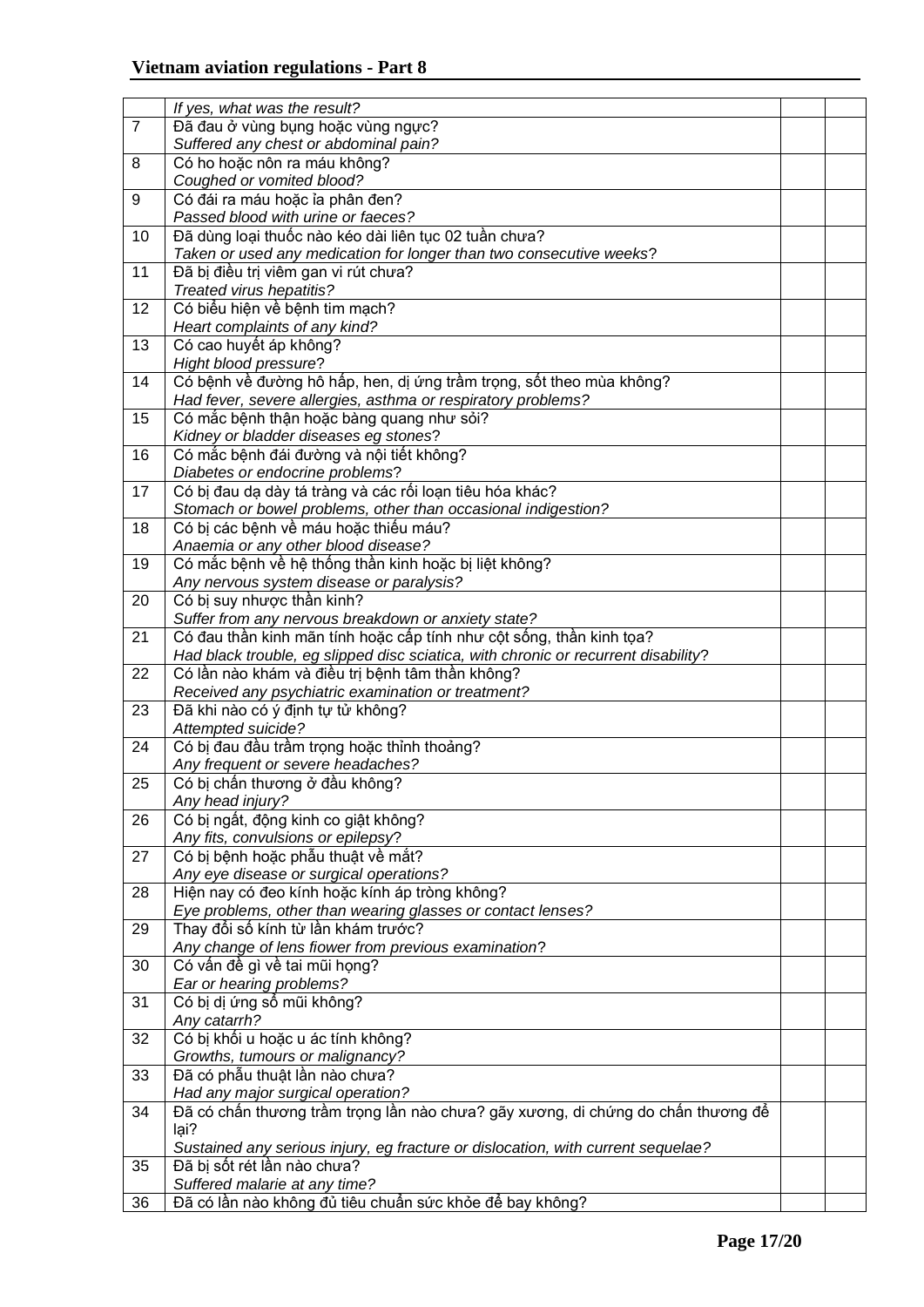|    | Been refused a foreign civil aviation licence for medical reasons? |  |
|----|--------------------------------------------------------------------|--|
| דפ | Gia đình có ai bị mắc bệnh gì không?                               |  |
|    | Is there any significant disease history in your family?           |  |
|    |                                                                    |  |

Cam đoan của người đề nghị cấp – *guarantees statement:*

Ngày/ *Date......../........./20.....* Chữ ký người khai / *Applicants signature*

### <span id="page-17-0"></span>**APPENDIX 1 OF 8055: AVIATION PERSONNEL MEDICAL ASSESSMENT CENTER**

- (a) Procedures for issuing aviation personnel medical assessment center Certificate:
	- (1) The proposed AMC certificate must submit a application directly or via postal mail to CAAV and is responsible for the information in the file including records:
		- (i) The form request an aviation medical certificate AMC (form enclosed with this Circular)
		- (ii) Copy of publishing AMC;
		- (iii) A copy of the approval of CAAV for the medical examiner's AMC;
		- (iv) Records of management system of AMC;
		- (v) Documentation of the quality assurance system of the AMC, medical equipment, staff, the health assessment, the data record-keeping, security;
	- (2) CAAV is responsible for checking records and evaluate the content declaration on file for issuing certificate of aviation personnel medical assessment center.
	- (3) Within 30 days from the time of receiving the dossier, the CAAV issuing certificate of aviation personnel medical assessment center.
	- (4) In case of refusal to grant certificate for medical assessment center, CAAV must notify in writing to the applicant, clearly stating the reasons.
- (b) Procedures for extending, modifying aviation personnel medical assessment center certificate:
	- (1) The request for extension, modification aviation personnel medical assessment certificate submit 01 dossier directly or via postal mail to CAAV and is responsible for the information in the dossier including records:
		- (vi) An application for renewal and / or amendment of aviation personnel medical assessment (certificate in the form attached to this Circular);
		- (vii)A copy of the license certified to professional performance by aviation person medical assessment center.
		- (viii) A copy with the original to compare documents to prove the medical staff must be trained for basic medical work (if amended)
		- (ix) Documentation of the management system, system quality assurance of aviation personnel medical assessment, medical equipment documentation (if amended).
		- (x) Report on the operation of of aviation personnel medical assessment center in the period of the certificate was issued.
	- (2) Within 15 days from the date of receipt of complete dossiers, the CAAV is responsible for checking the content and assessment records declared in the dossier to renew or modify the certificate of aviation personnel medical assessment center.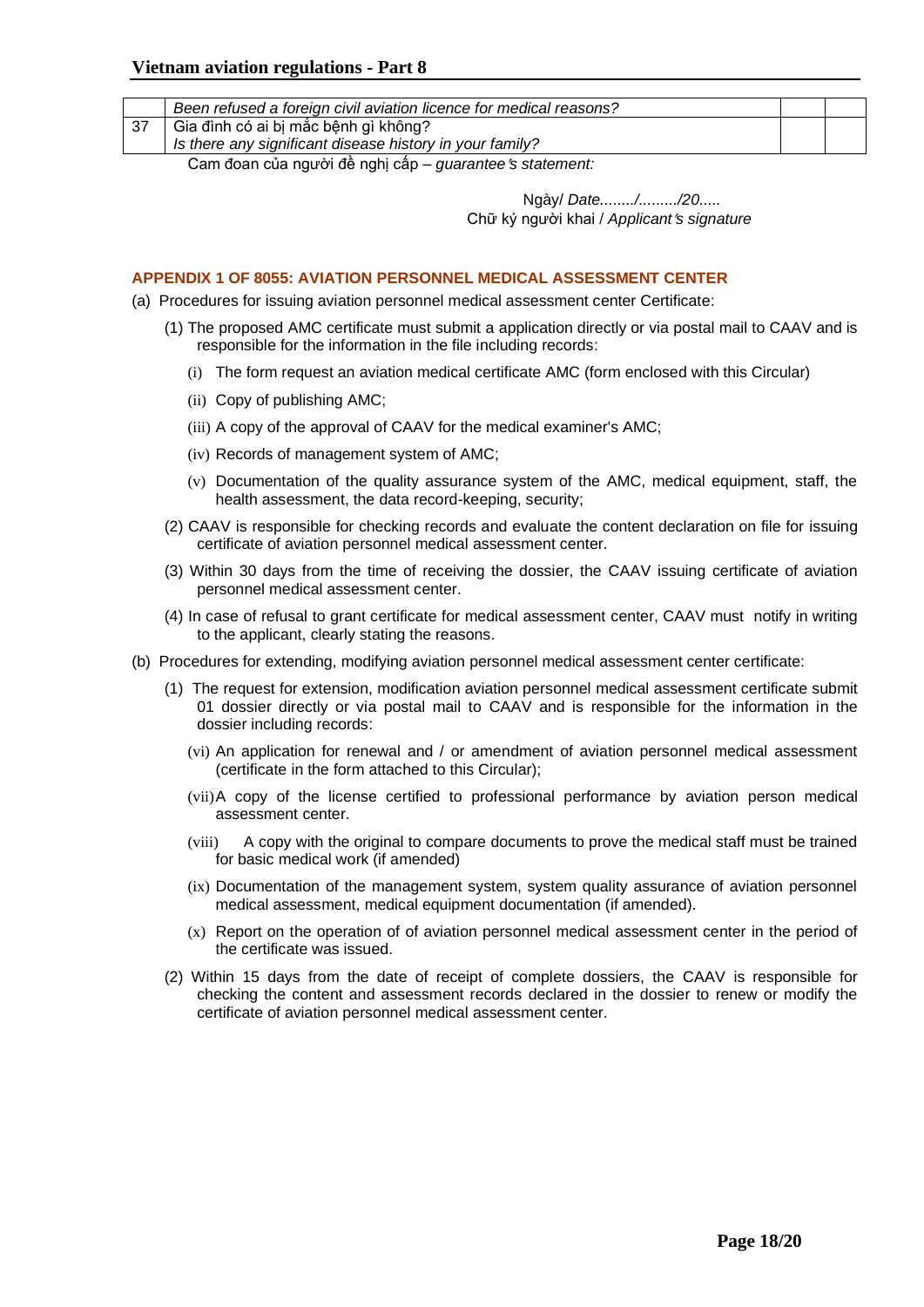Number 02

### **SOCIALIST REPUBLIC OF VIETNAM Independent – Freedom – Happiness**

## **Application form for aviation personal medical center certificate**

Use dark blue or black ink to complete the form content:

## **1. Details of application and arrage for me:**

Name, organisation.................................................................................................. Addresss…………………………………………………………………………….. …………………………………………………………………………………….Phone code: ……………………………………………………………………. Telohphoe…………………………… Fax…………………………………. E-commercial …………………………..Page……………………………….. … Status of the health care proposal and / or extension ………………………... …………………………………………………………………………………….. Details on the functions, tasks, powers, time stamps, accounts, assets ……………………………………………………………………………………………………………………… ……………………………………………………………………………………………………………………… ……………………………………………………………………………………………………………………… ……………………………………………………………………………………………………………………… ……………………………

### **2. Please provide service medical examination assessment**

Held the examination and health assessment for aviation personnel (pilots, flight attendants, air traffic controllers)

| Organizational models and management of health facilities request for<br>3.                         |                 |                 |                     |            |
|-----------------------------------------------------------------------------------------------------|-----------------|-----------------|---------------------|------------|
| Position                                                                                            | Name            |                 | Tape number         |            |
|                                                                                                     |                 |                 | (specialist)        |            |
| Head of department                                                                                  |                 |                 |                     |            |
| <b>Chief of Clinical Sciences</b>                                                                   |                 |                 |                     |            |
| Head of clinical quality                                                                            |                 |                 |                     |            |
| management                                                                                          |                 |                 |                     |            |
|                                                                                                     |                 |                 |                     |            |
| <b>CAAV approves</b><br>4.                                                                          |                 |                 |                     |            |
| Date                                                                                                | Invoice unber   |                 |                     | Issue dat. |
| Licensing staff                                                                                     | Dossier include | Limit condition |                     | approved   |
| <b>Equipment for service inspection</b><br>5.                                                       |                 |                 |                     |            |
| Dimensions and annotations of the plan may change for the explanation of the following requirements |                 |                 |                     |            |
| Cat                                                                                                 |                 |                 | Location, number of |            |
|                                                                                                     |                 |                 |                     |            |
| Receiving dossiers and welcome to the health assessment.                                            |                 |                 |                     |            |
| Meeting concluded health                                                                            |                 |                 |                     |            |
| Board of Director's GDYKHK                                                                          |                 |                 |                     |            |
| Hanoi clinic practice                                                                               |                 |                 |                     |            |
| Dermatology clinic practice<br>Clinics Neuro-Psychology practice                                    |                 |                 |                     |            |
| Evves examination's practice                                                                        |                 |                 |                     |            |

|                                                                         | room. |
|-------------------------------------------------------------------------|-------|
| Receiving dossiers and welcome to the health assessment.                |       |
| Meeting concluded health                                                |       |
| Board of Director's GDYKHK                                              |       |
| Hanoi clinic practice                                                   |       |
| Dermatology clinic practice                                             |       |
| Clinics Neuro-Psychology practice                                       |       |
| Eyyes examination's practice                                            |       |
| Ear-Nose-Throat Clinics                                                 |       |
| Obstetrics-Gynaecology Clinic                                           |       |
| Clinics (clinical system Belonging: X-ray, ultrasound, ECG, blood-urine |       |
| test                                                                    | .     |
| Restroom                                                                |       |
|                                                                         |       |